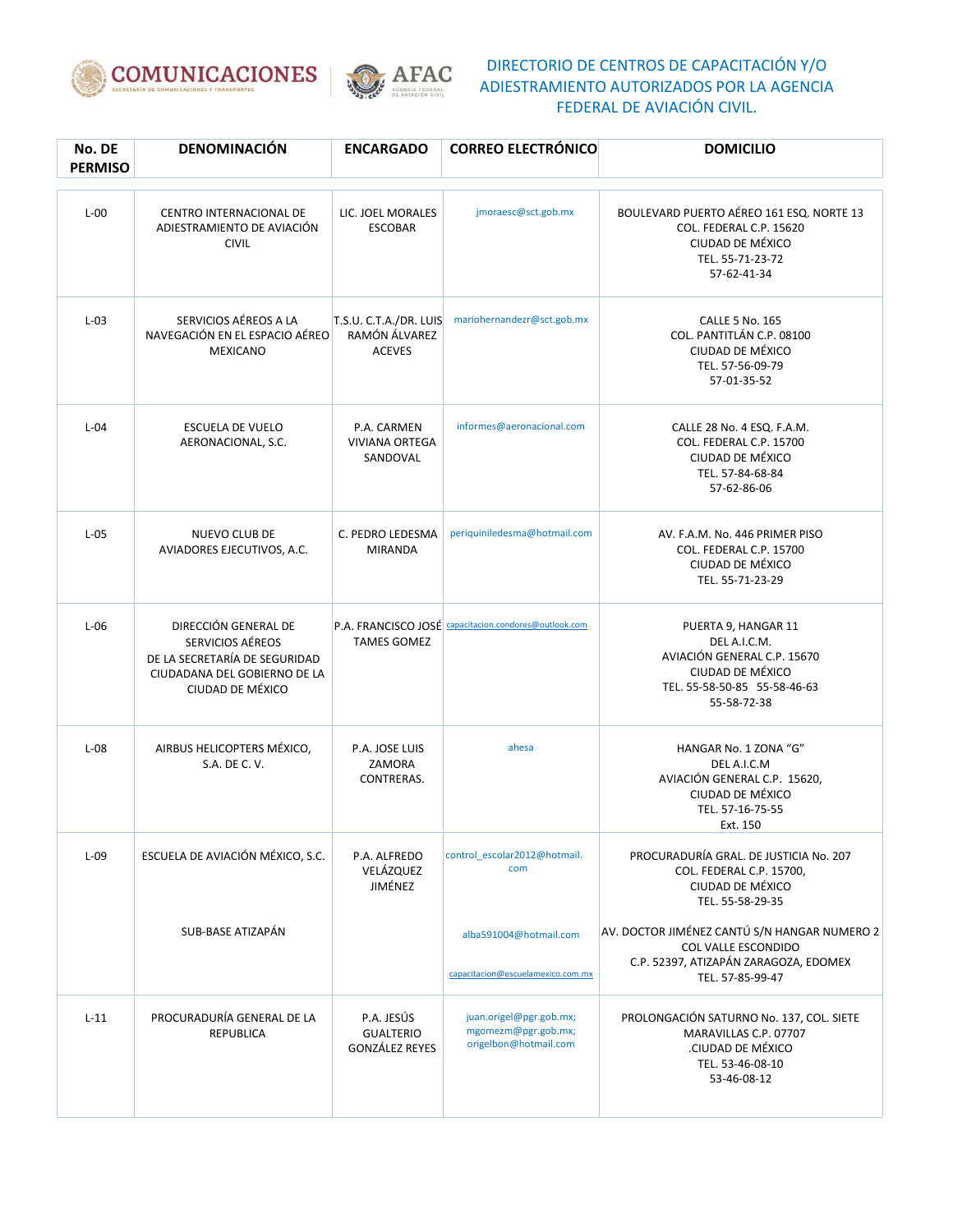



| No. DE<br><b>PERMISO</b> | <b>DENOMINACIÓN</b>                                                          | <b>ENCARGADO</b>                                        | <b>CORREO ELECTRÓNICO</b>                                                     | <b>DOMICILIO</b>                                                                                                                                                                                     |
|--------------------------|------------------------------------------------------------------------------|---------------------------------------------------------|-------------------------------------------------------------------------------|------------------------------------------------------------------------------------------------------------------------------------------------------------------------------------------------------|
| $L-15$                   | AMÉRICO FONSECA PÉREZ<br>HERNÁNDEZ                                           | C.P. LUIS FRANCISCO                                     | xb awh@hotmail.com;<br>MONTERO ARCOS controlaliciasanchez@hotmail<br>.com     | ORIENTE 174 N° 94<br>COL. MOCTEZUMA 2ª SECCIÓN<br>CIUDAD DE MÉXICO<br>TEL. 26-43-33-33                                                                                                               |
| $L-16$                   | ESCUELA DE VUELO AERONÁUTICA<br>VITAR,<br>S. C.                              | P.A. JOSE MANUEL<br><b>VITAR MORENO</b>                 | escueladevuelovitar@gmail.com                                                 | BELLAS ARTES No. 362<br>COL. FEDERAL C.P. 15700<br>CIUDAD DE MÉXICO<br>TEL. 55-57-84-56-48<br>55-57-62-69-35                                                                                         |
| $L-17$                   | CORPORACIÓN MEXICANA DE<br>CAPACITACIÓN Y ADIESTRAMIENTO,<br>S. C.           | ING. ANDRÉS<br><b>CRISTÓBAL</b><br><b>QUINTERO SOTO</b> | cmcasc@prodigy.net.mx;<br>cmcaP.A.@hotmail.com                                | BOULEVARD PUERTO AÉREO No. 81 2do PISO<br>COL. FEDERAL, C. P. 15700,<br>CIUDAD DE MÉXICO<br>TEL. 55-57-84-21-91                                                                                      |
| $L-19$                   | <b>ENTRENAMIENTO AÉREO</b><br>ESPECIALIZADO, S. C.<br><b>SUB-BASE TOLUCA</b> | ING. GREGORIO<br><b>GARCIA MORALES</b>                  | controlescolar@eae.com.mx<br>j.hernandez@eae.com.mx<br>s.hernandez@eae.com.mx | AV. PETEN No. 17<br><b>COL. PIEDAD NARVARTE</b><br>C.P. 03000, CIUDAD DE MÉXICO<br>TEL. 55-55-19-05-27<br>HACIENDA DE SANTA ROSA No. 2 ESQ. PASEOS DE<br>TOLLOCAN, FRACC. STA. ELENA, MPO. SAN MATEO |
|                          | SUB-BASE ATIZAPÁN                                                            |                                                         | a.garcia@eae.com.mx<br>m.garcia@eae.com.mx                                    | ATENCO, C.P. 52100<br>EDO. DE MEX<br>HANGAR No. 1, AEROPUERTO DR. JIMÉNEZ CANTÚ,<br>ATIZAPÁN DE ZARAGOZA, EDO. MEX.<br>TEL. 55-55-30-83-19                                                           |
| $L-20$                   | <b>CENTRO DE ADIESTRAMIENTO</b><br>AERONÁUTICO "COLUMBIA" A.C.               | C. P. MARIA<br><b>MARGARITA LOPEZ</b>                   | esc.vlo.columbia@hotmail.com<br>columbiatcn@hotmail.com                       | CALZADA IGNACIO ZARAGOZA No 44 PRIMER PISO<br>COL. MOCTEZUMA<br>C.P. 15500, CIUDAD DE MÉXICO<br>TEL. 55-57-85-23-71                                                                                  |
|                          | SUB-BASE TEHUACÁN                                                            | CAMPUZANO                                               |                                                                               | 6 NORTE NO. 427, ENTRE 4 PONIENTE Y 6 PONIENTE<br>COL. IGNACIO ZARAGOZA<br>C.P. 75770<br>TEHUACÁN, PUEBLA<br>TEL. 23-83-82-66-86                                                                     |
| $L-21$                   | TRANSPORTES AEROMAR S. A. DE C. V.                                           | LIC. JORGE LARS<br><b>LAURENCE LOPEZ</b><br>PEDRAZA     | jorge.lopez@aeromar.com.mx                                                    | TERMINAL DE AVIACIÓN GENERAL, HANGAR No. 1,<br>ZONA D, COL. FEDERAL<br>C.P. 15620, CIUDAD DE MÉXICO<br>TEL. 55-51-33-11-07                                                                           |
| $L-22$                   | CONALEP<br>(AEROPUERTO)                                                      | ING. ALBERTO<br>REBOLLEDO AYALA                         | alberto.rebolledo@hotmail.com                                                 | AV. ACOLHUACAN S/N ESQ. AZTECAS, 3ª. SECCIÓN<br>COL ARENAL, C.P. 15600<br>CIUDAD DE MÉXICO<br>TEL. 55-57-01-37-24 EXT 558                                                                            |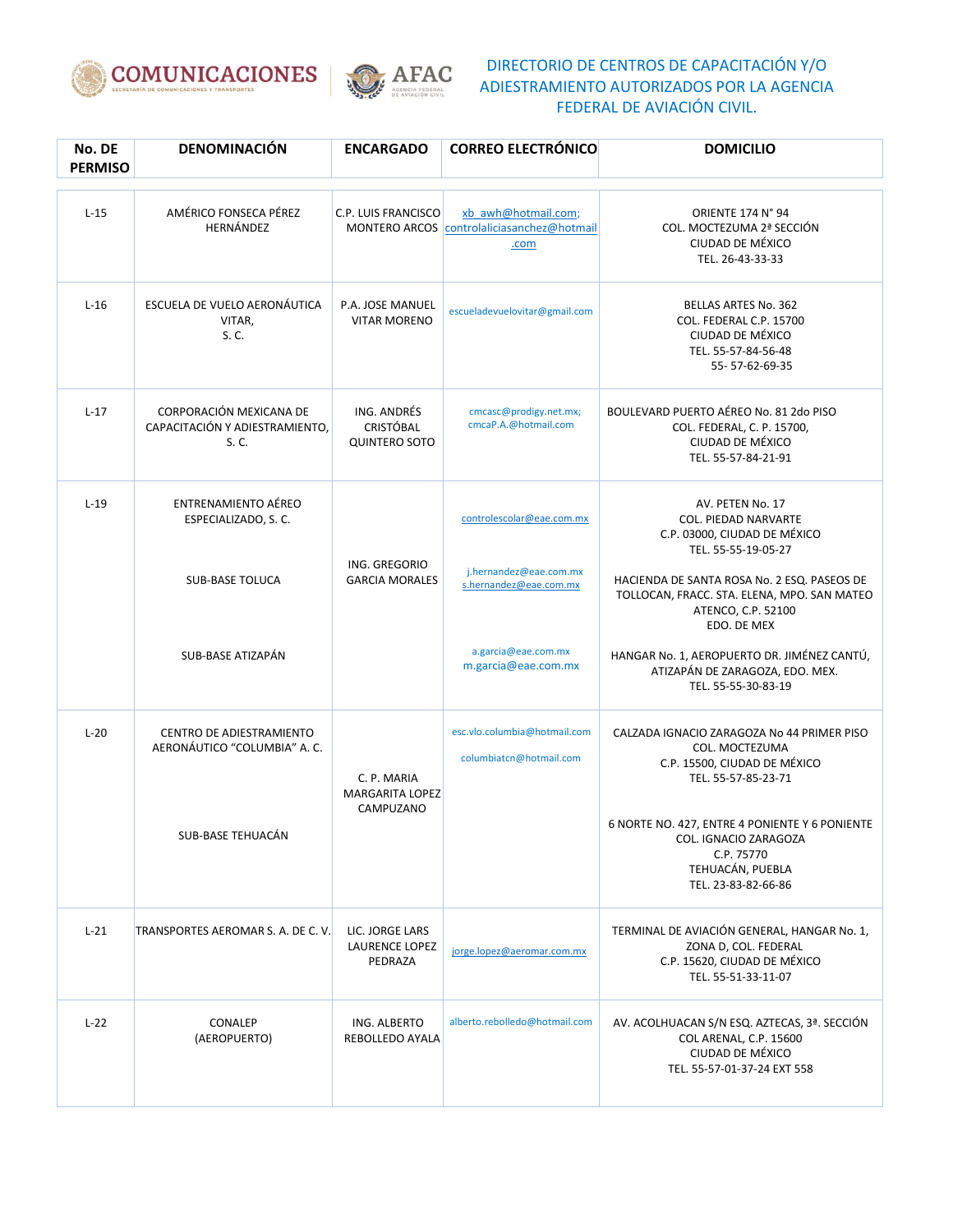



| No. DE<br><b>PERMISO</b> | DENOMINACIÓN                                                                                           | <b>ENCARGADO</b>                                                       | <b>CORREO ELECTRÓNICO</b>                                                                         | <b>DOMICILIO</b>                                                                                                                                                                                                    |
|--------------------------|--------------------------------------------------------------------------------------------------------|------------------------------------------------------------------------|---------------------------------------------------------------------------------------------------|---------------------------------------------------------------------------------------------------------------------------------------------------------------------------------------------------------------------|
| $L-23$                   | AERO ANÁHUAC, S. C.                                                                                    | P.A. JAVIER ÁLVAREZ<br>VARGAS                                          | aeroanahuacsc@yahoo.com.mx<br>miguelvelazquezp@yahoo.com.mx                                       | <b>SANTOS DUMONT No. 174</b><br>COL. AVIACIÓN CIVIL, C.P. 15750<br>CIUDAD DE MÉXICO<br>TEL. 55-57-00-21-01                                                                                                          |
| $L-25$                   | TIMCA AERONÁUTICA DE MÉXICO, S.<br>A. DE C. V.                                                         | P.A. ABRAHAM<br><b>BERNARDINO</b><br><b>MARTINEZ</b><br><b>MORALES</b> | m                                                                                                 | academiaaeronautica@hotmail.co HANGAR 1 S DEL AEROPUERTO JORGE JIMÉNEZ CANTÚ,<br>ATIZAPÁN DE ZARAGOZA, C.P. 52930,<br>EDO. DE MÉXICO<br>TEL. 55-53-08-05-52<br>55-53-08-30-52                                       |
| $L-26$                   | ASOCIACIÓN NACIONAL DE TÉCNICOS LIC. JOSÉ GONZÁLEZ<br>AERONÁUTICOS, A. C.<br><b>SUB-BASE QUERÉTARO</b> | <b>RUIZ</b>                                                            | anta@terra.com.mx<br>espaciotecnologico@hotmail.com<br>consejo.directivo@escueladea<br>viacion.mx | AV. XCARET MZA. 2<br>LOTE A-8 Y B-6 PB,<br>SUPER MANZANA 36,<br>C.P. 77505, CANCÚN, QUINTANA ROO<br>TEL. 99-98 -88-18-00<br>CALZADA DE LAS ARTES NO. 37,<br>COL. SAN FRANCISQUITO.<br>C.P. 76058,<br>QUERÉTARO, QRO |
| $L-28$                   | COMPAÑÍA AEROTEX INTERNACIONAL P.A. JORGE ANTONIO<br>S. A. DE C. V.                                    | ARREDONDO<br><b>BASURTO</b>                                            | informes@liftmexico.com<br>jorgearredondo@hormail.com                                             | AEROPUERTO DR. JORGE JIMÉNEZ CANTÚ,<br>ZONA COMERCIAL,<br>ZONA ESMERALDA,<br>ATIZAPÁN DE ZARAGOZA<br>TEL. 55 53 08 01 21                                                                                            |
| $L-32$                   | CENTRO DE CAPACITACIÓN ALAS DE<br>AMÉRICA, S.A. DE C.V.                                                | LIC. CÉSAR<br><b>CONTRERAS</b><br>GÓMEZ                                | vcampos@aeroméxico.com<br>oelopez@aeroméxico.com                                                  | AV. TAHEL S/N ESQ. RUIZ CORTINES, COL. PESADOR<br>MEXICANO, C.P. 15520,<br>CIUDAD DE MÉXICO<br>TEL. 55 50-62-80-55                                                                                                  |
| $L-33$                   | INSTRUCCIÓN Y DESARROLLO<br>AERONÁUTICO, S. C.                                                         | LIC. LETICIA ROSALES<br>PEREA                                          | grupoidearos@hotmail.com<br>grupoidearos@yahoo.com.mx                                             | <b>NORTE 76 NO. 3627</b><br>COL. LA JOYA,<br>C.P. 07890,<br>CIUDAD DE MÉXICO.<br>TEL. 55-11-14-53-91<br>55-57-60-50-81                                                                                              |
| $L-34$                   | SERVICIO TÉCNICO AÉREO DE MÉXICO<br>S. A. DE C. V.<br>"STAM"                                           | ING. SARA OSORIO<br>VILLASEÑOR                                         | sosorio@stam.com.mx                                                                               | TERMINAL DE AVIACIÓN GENERAL, HANGAR 10<br>ZONA G, AICM, C.P. 15620<br>CIUDAD DE MÉXICO<br>TEL. 55 51-33-11-09<br>EXT 1150/1189                                                                                     |
| $L-35$                   | AERONÁUTICA ESPECIALIZADA DE<br>MÉXICO, S. C.                                                          | P.A. JOSÉ GONZÁLEZ<br><b>GOMEZ</b>                                     | aerojose@hotmail.com                                                                              | RIO CONSULADO No. 3069<br>COL. PEÑÓN DE LOS BAÑOS<br>C.P. 15530, CIUDAD DE MÉXICO<br>TEL. 55-55-71-07-65                                                                                                            |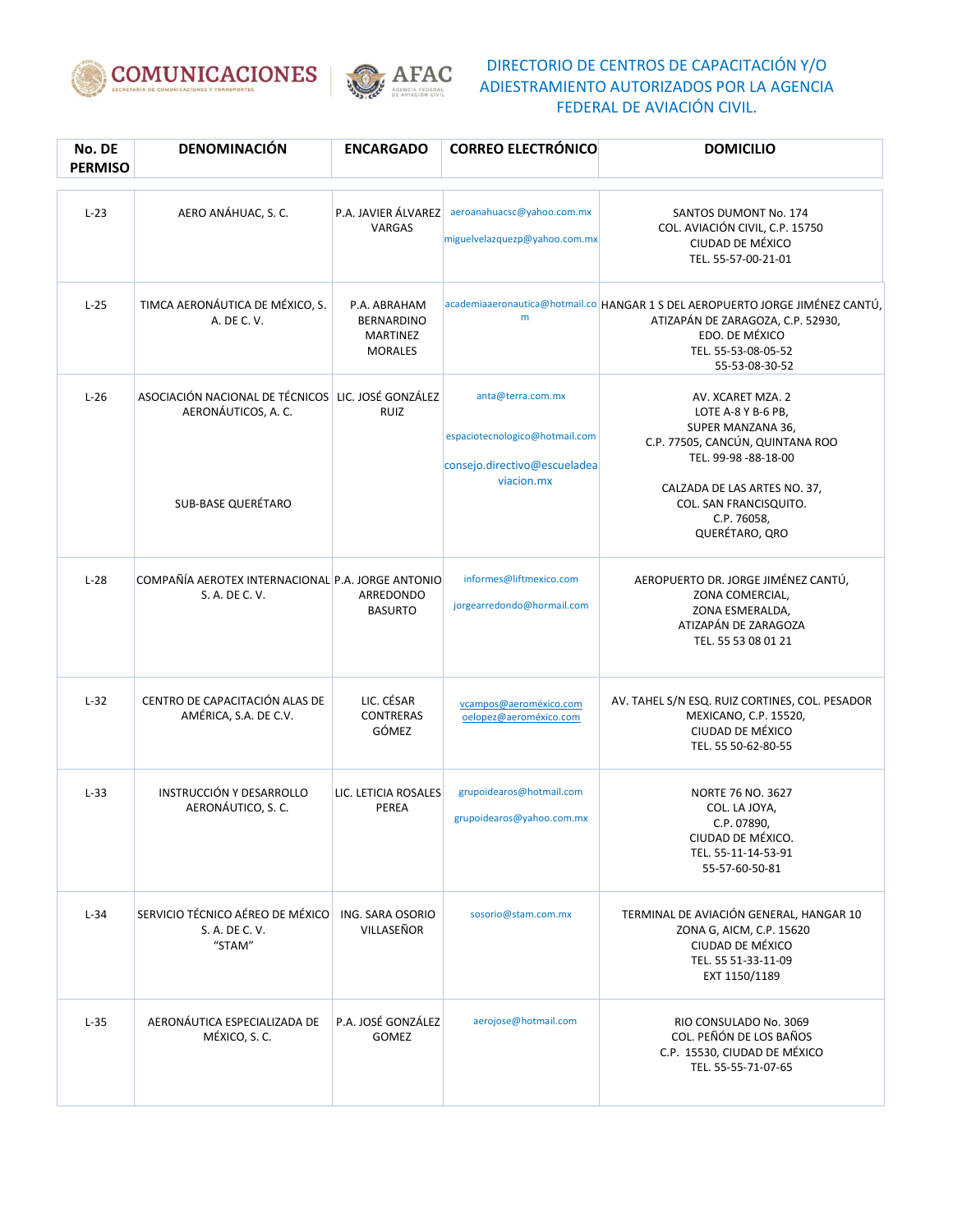



| No. DE<br><b>PERMISO</b> | DENOMINACIÓN                                                                                                                  | <b>ENCARGADO</b>                                  | <b>CORREO ELECTRÓNICO</b>                                         | <b>DOMICILIO</b>                                                                                                                                                                                                                                                                                                                                   |
|--------------------------|-------------------------------------------------------------------------------------------------------------------------------|---------------------------------------------------|-------------------------------------------------------------------|----------------------------------------------------------------------------------------------------------------------------------------------------------------------------------------------------------------------------------------------------------------------------------------------------------------------------------------------------|
| $L-37$                   | CIA. MEXICANA DE AVIACIÓN, S.<br>A. DE C. V.                                                                                  | ING. RAFAEL<br>OLMEDO<br>PORTILLO                 | almaddru@mexicanacma.com<br>ignacio.fernandez@mexicanacm<br>a.com | AV. TEXCOCO S/N,<br>ZONA FEDERAL DEL AEROPUERTO INTERNACIONAL<br>DE LA CIUDAD DE MÉXICO.<br>C.P. 15620, CIUDAD DE MÉXICO<br>TEL. 55-55-71-42-66<br>55-56-87-52-35                                                                                                                                                                                  |
| $L-42$                   | AEROCHARTER DE MÉXICO, S. A. DE<br>C. V.                                                                                      | ING. SAÚL ORTIZ<br><b>MIRANDA</b>                 | training2@aerocharter.com.mx                                      | INTERIOR AICM FILTRO R-08, ISLETA DE LA<br>PLATAFORMA REMOTA NORTE II, CERCA DE ADUANA,<br>C.P. 15620 CIUDAD DE MÉXICO,<br>TEL. 55-56-39-83-33, 55-56-39-83-35                                                                                                                                                                                     |
| $L-43$                   | TORNADO ASESORÍA EN<br>TRANSPORTACIÓN AÉREA,<br>S. A. DE C. V.<br>SUB-BASE<br><b>GUADALAJARA</b><br>SUB-BASE<br><b>TOLUCA</b> | ING. ROBERTO<br>CHÁVEZ GONZÁLEZ                   | tornadotramites@gmail.com<br>tornado.adiestramiento@gmail.com     | AV. INSURGENTES 299, COL. HIPÓDROMO DE LA<br>CONDESA, C.P. 06170, CIUDAD DE MÉXICO<br>TEL. 55-55-11-95-82<br>55-55-11-21-60<br>AV. NICOLÁS COPÉRNICO No. 4294.<br>COL. LAS ARBOLEDAS<br>C. P. 45070, ZAPOPAN, JALISCO<br>BLVD. MIGUEL ALEMÁN VALDEZ No. 1663 INT 3,<br>COL. REFORMA, C.P. 52120,<br>MPIO. SAN MATEO ATENCO,<br>TOLUCA, EDO. DE MEX |
| $L-47$                   | ASESORÍA TÉCNICA AERONÁUTICA Y<br>CAPACITACIÓN, S.C.                                                                          | ING. VÍCTOR HUGO<br>HERNÁNDEZ<br><b>GUTIERREZ</b> | victor.hernandez@asteca.com.mx<br>arturo.plata@asteca.com.mx      | AV. CHAPULTEPEC No. 197 COL. JUAREZ,<br>C.P. 06600, CIUDAD DE MÉXICO,<br>TEL. 55-55-11 95-82<br>55-55 11 21 60                                                                                                                                                                                                                                     |
|                          | <b>SUB-BASE MONTERREY</b><br>SUB-BASE GUADALAJARA                                                                             |                                                   |                                                                   | CALLE RUPERTO MARTINEZ No. 620, COL. CENTRO<br>64000, MONTERREY, NUEVO LEÓN<br>PEDRO MORENO No. 1521 Interior 304 y 305<br>COL. AMERICANA, C.P. 44610<br>GUADALAJARA, JAL.<br>TEL. 33 36150619                                                                                                                                                     |
| $L-51$                   | <b>AEROTRANSPORTES</b><br>MÁS DE CARGA S. A. DE C.V.                                                                          | P.A. JUAN MANUEL<br>ÁLVAREZ<br><b>GRACIANO</b>    | merisela.cardona@masair.com                                       | HANGAR 9, ZONA C, A. I. C. M. C. P. 15520,<br>CIUDAD DE MÉXICO<br>TEL. 55-57-86-95-55<br>55-57-0-169-00 EXT. 111                                                                                                                                                                                                                                   |
| $L-53$                   | ESPECIALISTAS EN AERONÁUTICA<br>S. A. DE C. V.                                                                                | ING. ENRIQUE<br>ARETIA GARIBAY                    | earetia@especialistasenaernauti<br>ca.com                         | CALLE SUPREMA CORTE DE JUSTICIA No. 193<br>COL. FEDERAL, C. P. 15700 CIUDAD DE MÉXICO<br>TEL. 55- 67-98-63-68<br>55-67-98-63-69                                                                                                                                                                                                                    |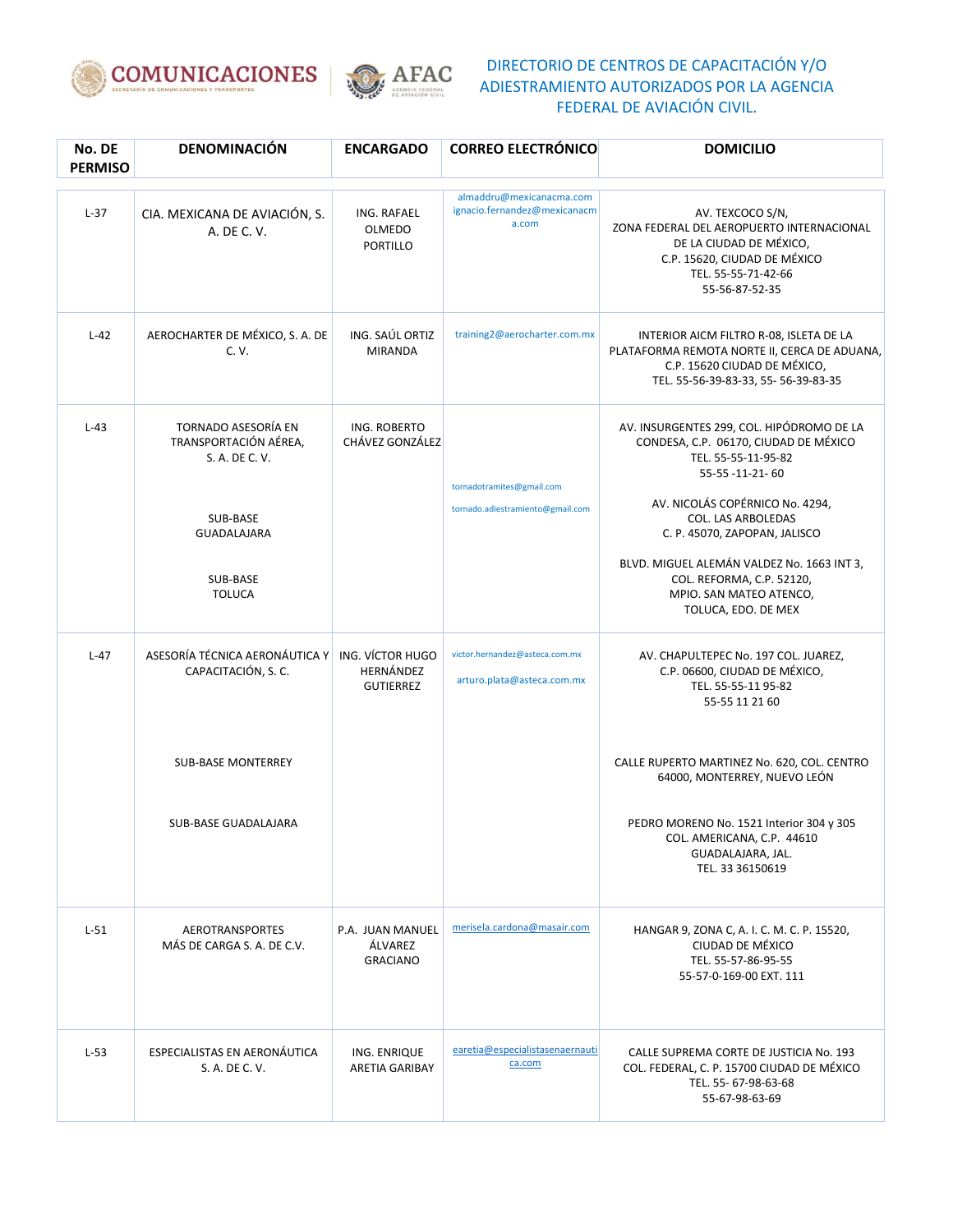



| No. DE<br><b>PERMISO</b> | DENOMINACIÓN                                                                                                              | <b>ENCARGADO</b>                                      | <b>CORREO ELECTRÓNICO</b>                                                              | <b>DOMICILIO</b>                                                                                                                                                                                                                                            |
|--------------------------|---------------------------------------------------------------------------------------------------------------------------|-------------------------------------------------------|----------------------------------------------------------------------------------------|-------------------------------------------------------------------------------------------------------------------------------------------------------------------------------------------------------------------------------------------------------------|
| $L-55$                   | CORPORATIVO AERONÁUTICO<br>ASESORÍA Y CAPACITACIÓN S. C.                                                                  | ING. MARCO<br><b>ANTONIO</b><br><b>BÁRRALES LÓPEZ</b> | caac.mabl@hotmail.com<br>caac.lpc@hotmail.com                                          | ORIENTE 144 No 83,<br>COL. MOCTEZUMA<br>2ª SECCIÓN, C.P. 15530, CIUDAD DE MÉXICO<br>TEL. 55-57-85-13-13<br>57-85-12-11                                                                                                                                      |
| $L-57$                   | <b>INSTITUTO INTERNACIONAL</b><br>DE IDIOMAS Y TURISMO S.C.<br>SUB-BASE<br>EDO. DE MÉXICO<br>SUB-BASE<br><b>GUADALUPE</b> | C.P. BLANCA<br><b>TALAVERA REYES</b>                  | veronicart@hotmail.com<br>blancart@hotmail.com                                         | JOSE MARTÍ No. 287, COL. ESCANDÓN, 11800<br>CIUDAD DE MÉXICO<br>TEL. 55-55-15-17-41<br>1° DE MAYO No. 15, 1ER PISO, COL. SAN ANDRÉS<br>ATOTO, 53500, NAUCALPAN EDO. DE MEX<br>CALZADA DE GUADALUPE A-145, COL. VALLE GOMEZ<br>C. P. 06240, CIUDAD DE MÉXICO |
|                          |                                                                                                                           |                                                       |                                                                                        | TEL. 55-55-15-98-13                                                                                                                                                                                                                                         |
| $L-59$                   | AVIACIÓN INTEGRAL REGIONAL S. C.<br>(AIRE)                                                                                | ING. GABRIEL<br><b>QUESADA SUAREZ</b>                 | ggs 2004@hotmail.com<br>equesada.aire@gmail.com                                        | AEROPUERTO JORGE JIMÉNEZ CANTÚ, HANGAR 9<br>ATIZAPÁN DE ZARAGOZA,<br>EDO. DE MÉXICO.<br>TEL. 55-53-08-47-05<br>55-53-0-847-06                                                                                                                               |
| $L-60$                   | PRAAT ESCUELA DE VUELO<br>S. C.                                                                                           | P.A. EDUARDO<br><b>IGLESIAS BLANCO</b>                | eduardoiglesias09@hotmail.com<br>elizur727@hotmail.com<br>danielavalente88@hotmail.com | CORREOS Y TELÉGRAFOS No. 72, COL. FEDERAL,<br>C. P. 15700<br>CIUDAD DE MÉXICO<br>TEL. 55-56-62-24-19<br>55-25-98-26-13                                                                                                                                      |
| $L-61$                   | ESCUELA DE AVIACIÓN CIVIL<br>"HERNANDEZ MORENO",<br>S. C.                                                                 | C. CARLOS EDUARDO<br><b>HERNANDEZ SMITH</b>           | alexlugonavarro@hotmail.com<br>mehs_12@hotmail.com                                     | CALLE ALBÉNIZ NÚM. 36, COL. PERALVILLO,<br>C.P. 06220<br>CIUDAD DE MÉXICO<br>TEL. 55-13-23-34-43                                                                                                                                                            |
| $L-62$                   | ORIÓN<br>CENTRO DE CAPACITACIÓN,<br>S. C.                                                                                 | C. LUIS ENRIQUE<br>HERNÁNDEZ<br><b>TAKAHASHI</b>      | jparra.orion@gmail.com                                                                 | RETORNO 6 DE NICOLAS DE LEÓN No. 3, COL. JARDÍN<br>BALBUENA, C.P. 15900, CIUDAD DE MÉXICO<br>TEL. 55-57-68-44-60<br>55-57-68-44-61                                                                                                                          |
| $L-65$                   | INTERNATIONAL AVIATION TRAINING<br>AND SERVICES INTERAVIATION DE<br>MÉXICO, S.A. DE C.V.                                  | ING. ALEJANDRO<br>VAZQUEZ RINCÓN                      | mxinteraviation@hotmail.com                                                            | DOMINGO ARELLANO DE RAMIREZ, No. 45,<br>COL. JUAN ESCUTIA, C.P. 09100,<br>CIUDAD DE MÉXICO<br>TEL. 5557442319                                                                                                                                               |
| $L-66$                   | INSTITUTO DE CAPACITACIÓN<br>INTERNACIONAL EN CARGA AÉREA,<br>S. C.                                                       | PROF. JORGE J.<br>CARDEÑA AMAYA                       | servicioalcliente@icicacom.mx<br>icica@icica.com                                       | <b>ESTADÍSTICA No. 5</b><br>COL FEDERAL C.P. 15700,<br>CIUDAD DE MÉXICO<br>TEL. 55-57-84-50-25<br>55-57-62-26-02                                                                                                                                            |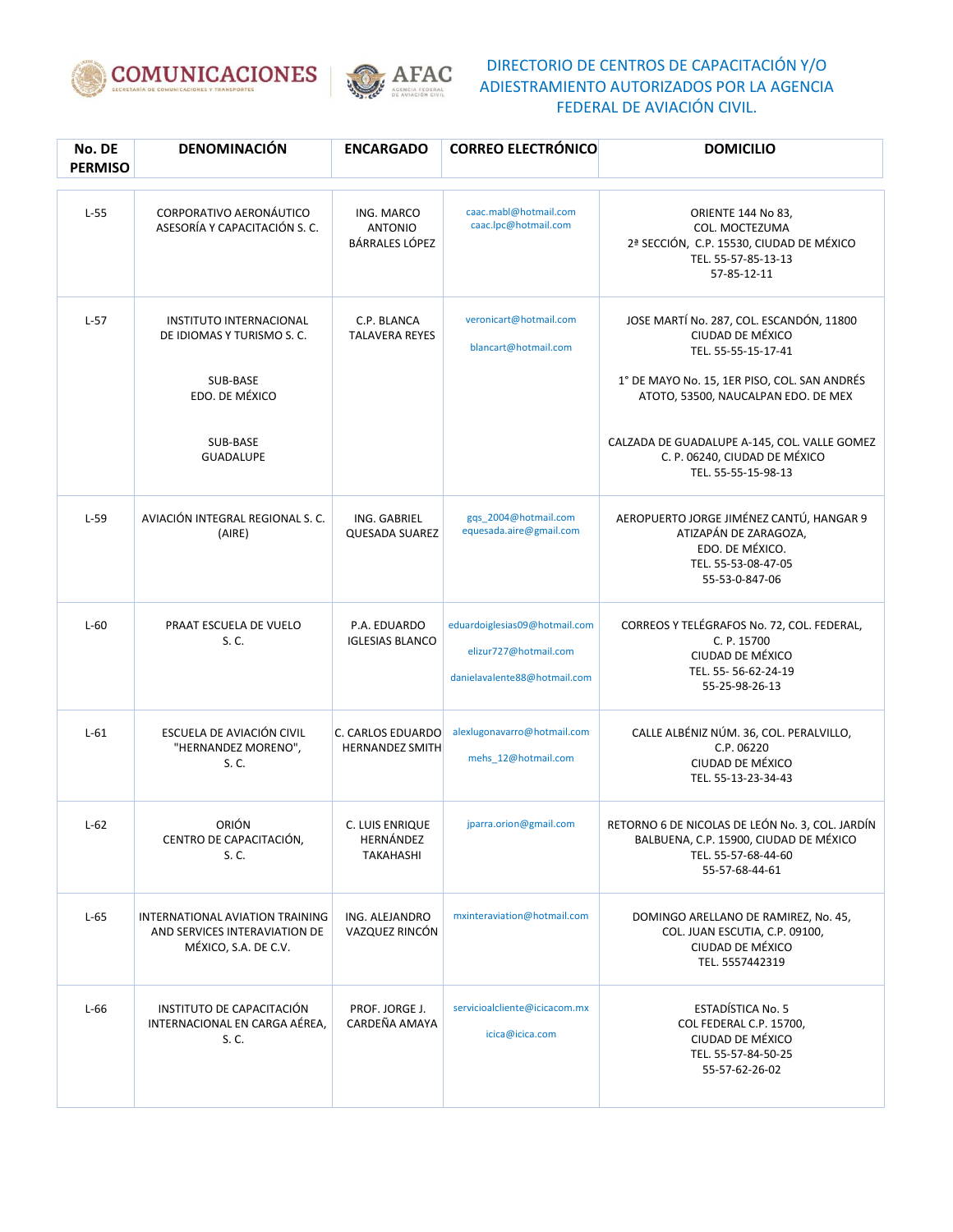



| No. DE<br><b>PERMISO</b> | <b>DENOMINACIÓN</b>                                                                                                      | <b>ENCARGADO</b>                          | <b>CORREO ELECTRÓNICO</b>                                              | <b>DOMICILIO</b>                                                                                                                      |
|--------------------------|--------------------------------------------------------------------------------------------------------------------------|-------------------------------------------|------------------------------------------------------------------------|---------------------------------------------------------------------------------------------------------------------------------------|
| $L-68$                   | <b>VISIÓN</b><br>AERONÁUTICA, S. C.                                                                                      | ING. RICARDO S.<br><b>VAZQUEZ ANDRADE</b> | arturosm@oceanstream.com.mx<br>jesuste@oceanstream.com.mx              | CALLE 527 No. 38, U. SAN JUAN DE ARAGÓN 1ª.<br>SECCIÓN,<br>C.P. 07920<br>CIUDAD DE MÉXICO<br>TEL. 55-57-5-101-69<br>55-57-60-99-99    |
| $L-71$                   | CRAMEX AEROPACE, S.C.                                                                                                    | ING. YOUSEFH<br>PINEDA BEDOLLA            | cramex@cramex.com                                                      | AV. INSURGENTES SUR No. 1571-202, COL. SAN JOSE<br>INSURGENTES, C.P. 03900, CIUDAD DE MÉXICO<br>TEL. 55-30-96-90-93<br>55-56-82-64-17 |
| $L-73$                   | COLEGIO DE PILOTOS AVIADORES DE<br>MÉXICO, A. C.                                                                         | CAP. HERIBERTO<br>SALAZAR EGUÍLUZ.        | pilotos@colegiodepilotos.org<br>subdir.cccpam@colegiodepilotos.<br>org | CALLE 41 No, 15,<br>COL. IGNACIO ZARAGOZA,<br>C.P. 15000, CIUDAD DE MÉXICO<br>TEL. 55-55-20-46-52<br>55-55-20-16-27                   |
| $L-74$                   | AEROTRANSPORTES DE CARGA UNIÓN P.A. LUIS LAURO DEL<br>S. A. DE C. V.                                                     | <b>BOSQUE GOMEZ</b>                       | luis.delbosque@aerounion.com.mx<br>hugo.alfaro@aerounion.com.mx        | A.I.C.M. ZONA G DE HANGARES, HANGAR AEROUNIÓN<br>C.P. 15620, CIUDAD DE MÉXICO<br>TEL. 55-47-77-77-10                                  |
| $L-75$                   | ESCUELA DE CAPACITACIÓN AÉREA<br>MOCTEZUMA, S. C.                                                                        | C. BLANCA SABINA<br><b>BERNAL ESCOBAR</b> | contacto@ecamoctezuma.com                                              | <b>NORTE 25 No. 129</b><br>COL. MOCTEZUMA 2da. SECCIÓN,<br>C.P. 15530, CIUDAD DE MÉXICO<br>TEL. 55-57-85-94-58<br>55-57-84-44-49      |
| $L-76$                   | CENTRO INTERNACIONAL DE<br>INSTRUCCIÓN DE AEROPUERTOS Y<br><b>SERVICIOS AUXILIARES</b><br>"ING. ROBERTO KOBEH GONZÁLEZ". | LIC. RICARDO BAÑOS<br><b>GARCIA</b>       | rbanosg@asa.gob.mx                                                     | AV. 602 No. 161,<br>COL. SAN JUAN DE ARAGÓN,<br>C.P. 15620, CIUDAD DE MÉXICO<br>TEL. 55-51-33-10-00                                   |
| $L-77$                   | FEDERACIÓN DE ASOCIACIONES DE<br>PILOTOS Y PROPIETARIOS DE<br>AVIONES AGRÍCOLAS DE LA<br>REPÚBLICA MEXICANA A.C.         | ING. FERNANDO<br><b>HERNÁNDEZ AYALA</b>   | hdzfernando@gmail.com<br>fappaarmac@aviacionagricola.co<br>m.mx        | ECONOMÍA No. 160,<br>COL. FEDERAL,<br>C.P. 15700, CIUDAD DE MÉXICO<br>TEL. 55-57-62-37-05<br>55-55-71-20-72                           |
| $L-78$                   | <b>CENTRO DE ADIESTRAMIENTO</b><br>AERONÁUTICO PROFESIONAL<br>S.A. DE C.V.                                               | P.A. JAVIER ALFONSO<br>CRUZ ATILANO       | direccion@caap.com.mx<br>escuelacaap@gmail.com                         | BELLAS ARTES No. 312,<br>COL. FEDERAL,<br>C.P. 15000, CIUDAD DE MÉXICO<br>TEL. 55-26-51-49-94                                         |
| $L-79$                   | AEROTRANSPORTES TORNADO,<br>S. A. DE C. V.                                                                               | ING. MIGUEL A.<br>ROCHA ESPINOSA          | airspacetc@gmail.com                                                   | SAÚL No. 7, COL. GUADALUPE TEPEYAC,<br>C.P. 07840, CIUDAD DE MÉXICO,<br>TEL. 55-57-84-26-33<br>55-42-03-89-27                         |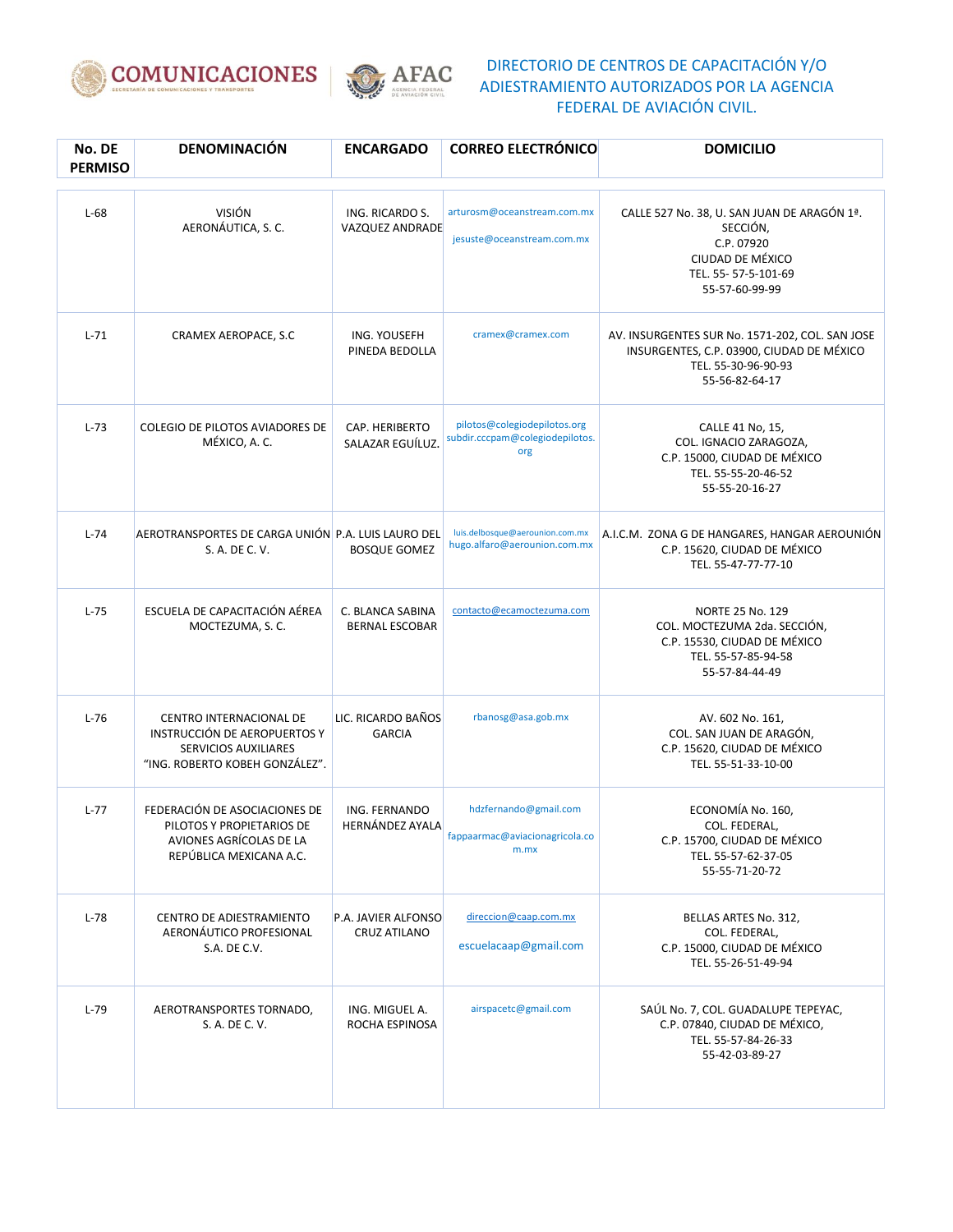



| No. DE<br><b>PERMISO</b> | <b>DENOMINACIÓN</b>                                                               | <b>ENCARGADO</b>                                         | <b>CORREO ELECTRÓNICO</b>                             | <b>DOMICILIO</b>                                                                                                                             |
|--------------------------|-----------------------------------------------------------------------------------|----------------------------------------------------------|-------------------------------------------------------|----------------------------------------------------------------------------------------------------------------------------------------------|
| $L-81$                   | <b>NEGAVIATION</b><br>S. C.                                                       | ING. NOÉ ESPINOZA<br><b>GUEVARA</b>                      | noeespinoza@prodigy.net.mx<br>madeline@prodigy.net.mx | CALLEJÓN DE APATLACO No. 6-1, COL SAN LORENZO<br>HUIPULCO, C.P. 14370, CIUDAD DE MÉXICO<br>TEL. 55-28-57-38-38<br>55-25-32-66-50             |
| $L-82$                   | <b>COLEGIO DE CONTROLADORES DE</b><br>TRÁNSITO AÉREO DE MÉXICO, A. C.             | LIC. SALVADOR A. R.<br>MÉNDEZ MARTÍNEZ                   | coctam@coctam.or.mx                                   | CALLE ORIENTE 172 No. 189, COL. MOCTEZUMA, 2da.<br>SECCIÓN, C. P. 15530, CIUDAD DE MÉXICO<br>TEL. 55-55-71-25-33<br>55-26-43-02-02           |
| $L-83$                   | CENTRO MEXICANO DE SIMULACIÓN<br>AÉREA,<br>S. R. L. DE C. V.                      | P.A. RAFAEL PAZOS<br>CHÁVEZ                              | rafaelch_56@hotmail.com                               | CALZADA DE LAS ÁGUILAS No. 1762, COL. LOMAS DE<br>GUADALUPE, C.P. 01720,<br>CIUDAD DE MÉXICO<br>TEL. 55-43-31-72-66                          |
| $L-84$                   | CAPACITACIÓN Y PRUEBAS NO<br>DESTRUCTIVAS DE MÉXICO, S. C.                        | ING. BONIFACIO<br>ALANÍS TOLEDO                          | angelo_delao@hotmail.com                              | AV. RIO CONSULADO No. 2776, COL. SAN JUAN<br>ARAGÓN 2 da. SECCIÓN,<br>C. P. 07920, CIUDAD DE MÉXICO<br>TEL. 55-55-37-23-22<br>55-55-37-33-32 |
| $L-86$                   | EAGLE AVIATION SUPPORT, S.C.                                                      | ING. RICARDO<br><b>DOMINGO FLORES</b><br><b>ESCORCIA</b> | nallely.eagle@hotmail.com                             | CALLE 527 No. 29. INT. 1,<br>COL. SAN JUAN DE ARAGÓN,<br>C.P. 07950, CIUDAD DE MÉXICO<br>TEL. 55-55-51-96-23                                 |
| $L-87$                   | <b>MEXICANA MRO</b><br>S. A. DE C. V.                                             | ING. JORGE ALFREDO<br>LÓPEZ CRUZ                         | susen.torres@mxamro.com                               | AVENIDA 602 NO. 161-A, ZONA FEDERAL, A.I.C.M.,<br>C.P. 15620,<br>CIUDAD DE MÉXICO<br>TEL. 55-47-47-65-00 EXT. 6722                           |
| $L-88$                   | CONSULTORÍA AERONÁUTICA<br>INTEGRAL S. A. DE C.V.                                 | ING. ENRIQUE ALVA<br>QUINTERO                            | eaq@cai-sa.net                                        | CERRADA DE HAMBURGO No. 4, PISO 4 Y 5,<br>COL. JUÁREZ,<br>C.P. 06600, CIUDAD DE MÉXICO<br>TEL. 55-59-29-43-53                                |
| $L-89$                   | NUEVA AERONÁUTICA PROFESIONAL   ING. OLIVER PINEDA<br>S. A. DE C.V.               | VERGARA                                                  | oliverpinedav@hotmail.com                             | ESTABLECIMIENTOS FABRILES No. 59, COL. FEDERAL<br>C.P. 15700, CIUDAD DE MÉXICO<br>TEL. 55-57-85-78-63<br>55-57-62-15-57                      |
| $L-90$                   | AERONÁUTICA AIRCO<br>S. A. DE C. V.                                               | C. HUGO DANIEL<br><b>SALAS GUTIERREZ</b>                 | capacitacion@grupoairco.com                           | CARRETERA FEDERAL MÉXICO TOLUCA, No 31 TERCER<br>PISO, LOCAL 306 COL. CUAJIMALPA,<br>CIUDAD DE MÉXICO                                        |
| $L-91$                   | SERVICIOS CORPORATIVOS AÉREOS DE P.A. DESIDERIO VITE<br>LA LAGUNA, S. A. DE C. V. | RIVERA                                                   | vite@scalamx.net<br>scala@sacamx.net                  | BOULEVARD PUERTO AÉREO No. 81 PRIMER PISO,,<br>COL. FEDERAL,<br>C.P. 15700, CIUDAD DE MÉXICO<br>TEL. 55-57-86-79-09                          |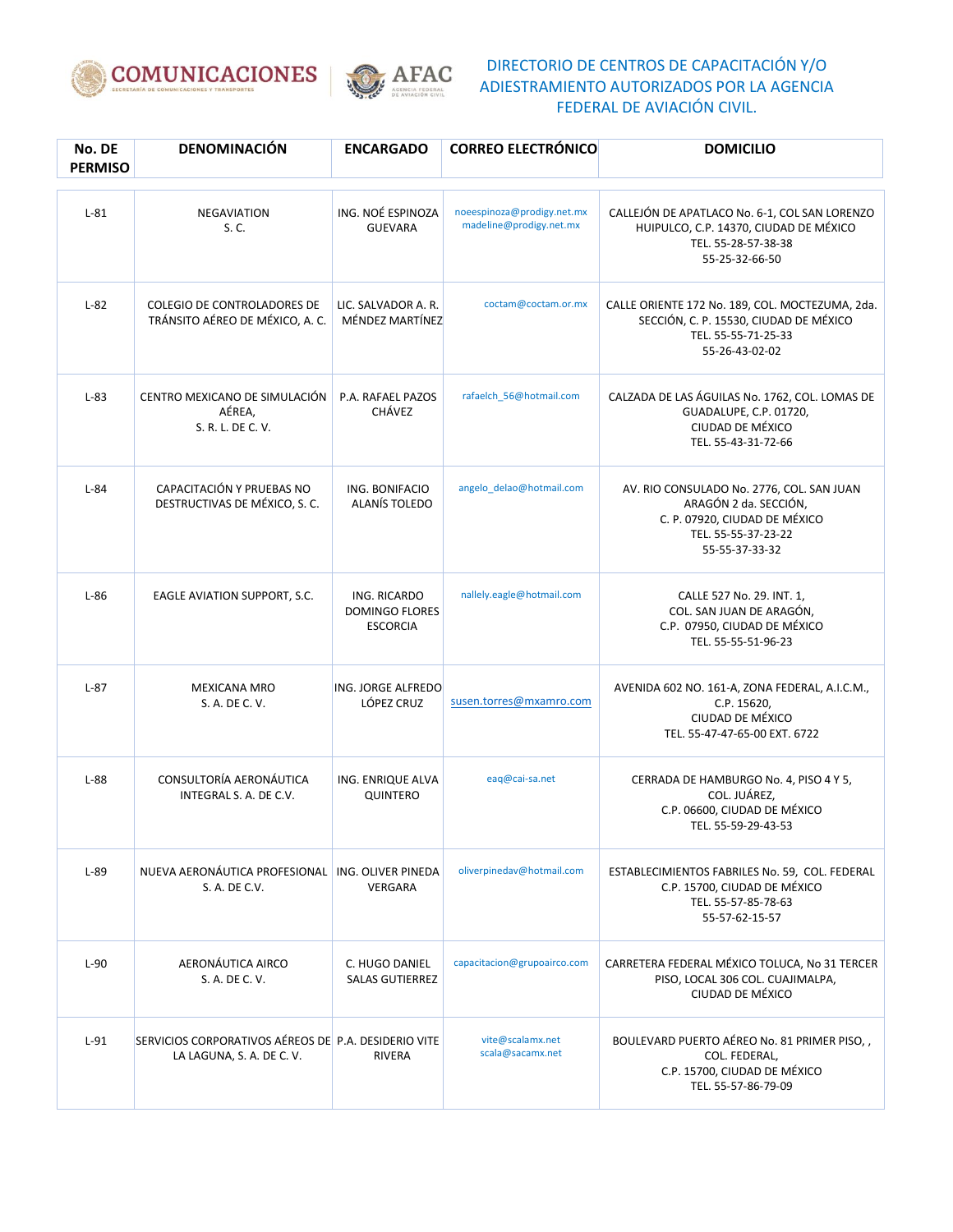



| No. DE<br><b>PERMISO</b> | DENOMINACIÓN                                                   | <b>ENCARGADO</b>                                     | <b>CORREO ELECTRÓNICO</b>          | <b>DOMICILIO</b>                                                                                                                                     |
|--------------------------|----------------------------------------------------------------|------------------------------------------------------|------------------------------------|------------------------------------------------------------------------------------------------------------------------------------------------------|
| $L-92$                   | AIRBUS MÉXICO TRAINING<br>CENTRE, S. A. DE C.V.                | P.A. JESUS DURAN<br><b>CHÁVEZ</b>                    | jesus.duran@airbus.com             | AV. 602 No. 161, ZONA FEDERAL A.I.C.M,<br>C.P. 15620, CIUDAD DE MÉXICO<br>TEL. 55-57-86-80-50 EXT. 3003                                              |
| $L-93$                   | AM FORMACIÓN INTERNA<br>S.A. DE C.V.                           | ING. ISRAEL LOPEZ<br><b>MIGUEZ</b>                   | ilopezm@aeromexico.com             | AV. TAHEL S/N ESQ. RUIZ CORTINES<br>COL. PENSADOR MEXICANO C.P. 15520<br>CIUDAD DE MÉXICO<br>TEL. 55-50-62-80-55                                     |
| $L-94$                   | SERVICIOS CORPORATIVOS<br>AMACUZAC, S.C.                       | ING. LUIS SALAZAR<br><b>BREHM</b>                    | luis.salazar@amacuzac.com.mx       | HOMERO NO. 1933-301<br>COL. LOS MORALES, C.P. 11510,<br>CIUDAD DE MÉXICO                                                                             |
| $L-95$                   | CENTRO AERONÁUTICO<br>Y<br>DESARROLLO EMPRESARIAL, S.C.        | ING. ENRIQUE<br>SALDAÑA FLORES                       | cade@cademx.com                    | MANUEL MARÍA CONTRERAS 133 DESPACHO 301.<br>COL. CUAUHTÉMOC. C.P. 06500<br>CIUDAD DE MÉXICO<br>TEL. 55-67-28-01-67                                   |
| $L-96$                   | PRO-FLIGHT SIM TRAINING CENTER,<br>S.A. DE C.V.                | P.A. RENE<br><b>HUMBERTO</b><br>SALDAÑA<br>HERNÁNDEZ | luis.suarez@heliejecutivo.mx       | CALLE BERLÍN 303 A,<br>COL. DEL CARMEN,<br>C.P. 04100<br>Tel. 72-22-73-26-47                                                                         |
| $L-97$                   | <b>GRUPO CONCENTRADOR DE</b><br>SERVICIOS AERONÁUTICOS, S.C.   | P.A. DANIEL<br>AGUILERA<br>GONZÁLEZ                  | www.imaaviacion.com.mx             | AV. HOMERO 1425, INTERIOR 1304,<br>COL. POLANCO 2 DA. SECCIÓN,<br>C.P. 11540, CIUDAD DE MÉXICO<br>TEL. 55-53-95-72-21                                |
| $L-98$                   | CORPORATIVO DE CAPACITACIÓN EN<br>AERONÁUTICA Y NEGOCIOS, S. C | LIC. LINDA MURILLO<br><b>RODRIGUEZ</b>               | cap.acitacion_ccan@eninfinitun.com | CALZADA DE LOS MISTERIOS No. 45.4° PISO,<br>COL. EXHIPÓDROMO DE PERALVILLO.<br>C.P. 06250, CIUDAD DE MÉXICO<br>TEL. 55-16-47-10-60                   |
| $L-99$                   | GRUPO HÉRCULES, S.A. DE C.V.                                   | LIC. YOLANDA<br>VILLANUEVA<br><b>AZPIROZ</b>         | yvillanueva@ghercules.com.mx       | SINALOA 31 INT. 10, HOTEL COURTYARD MARRIOTT,<br>COL. PEÑÓN DE LAS BAÑOS,<br>C.P. 15520.<br>CIUDAD DE MÉXICO<br>Tel. 55.-57-62 -18-13                |
| $L-101$                  | COLEGIO AQUÍLO BÓREAS, S.C.                                    | PA. FRANCISCO<br><b>JAVIER ARGÜELLES</b><br>GÁLVEZ   | franciscojarguellesg@outl.com      | FRAY SERVANDO TERESA DE MIER No. 958 INT. 1,<br>COL. JARDÍN BALBUENA,<br>C.P. 15900, CIUDAD DE MÉXICO,<br>TEL 55 -46-14 -20-08                       |
| $L-102$                  | PROYECTOS DE AERONÁUTICA<br><b>MEXICANA</b><br>S.A. DE C.V.    | ING. IVÁN AURELIO<br><b>GONZALEZ FLORES</b>          | ivgonprame@gmail.com               | AV. FRANCISCO MORAZÁN No. 194 INT. 1,<br>COL. IGNACIO ZARAGOZA,<br>ALCALDÍA: VENUSTIANO CARRANZA,<br>C.P. 15000, CIUDAD DE MÉXICO.<br>TEL. 70984377. |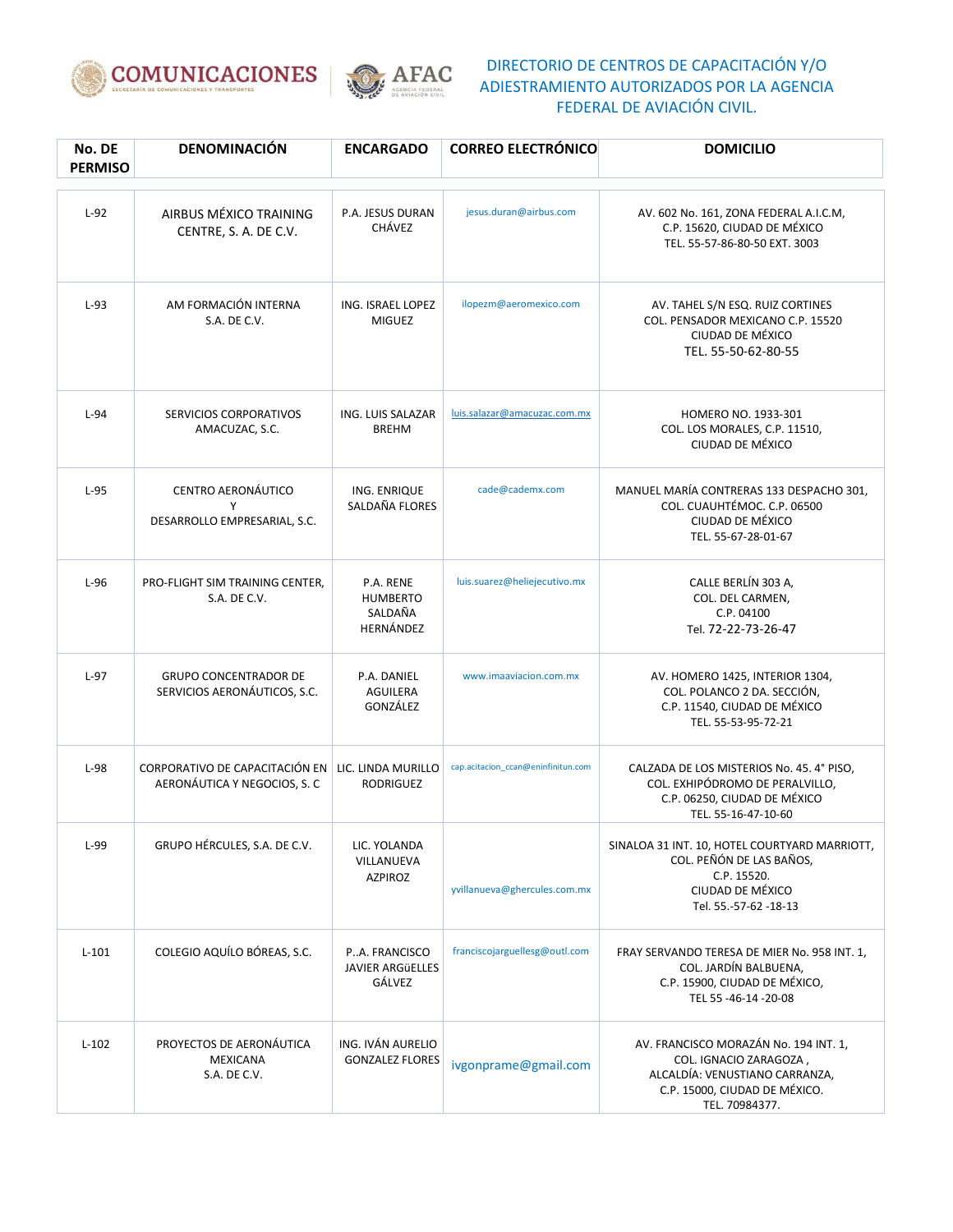



| No. DE<br><b>PERMISO</b> | <b>DENOMINACIÓN</b>                                                      | <b>ENCARGADO</b>                                         | <b>CORREO ELECTRÓNICO</b>                                     | <b>DOMICILIO</b>                                                                                                                                         |
|--------------------------|--------------------------------------------------------------------------|----------------------------------------------------------|---------------------------------------------------------------|----------------------------------------------------------------------------------------------------------------------------------------------------------|
| $L-103$                  | CENTRO DE CAPACITACIÓN Y<br>ASESORAMIENTO AERONÁUTICO<br>ALFA, S.C.      | ING. LUIS EDUARDO<br><b>GUTIÉRREZ GARCÍA</b>             | israelm.alfa@gmail.com                                        | CTO. PLAZA DEL ÁRBOL NO. 1<br>COL. DR. ALFONSO ORTIZ TIRADO,<br>C.P. 09020, CIUDAD DE MÉXICO.<br>TEL. 55 -71-70-04-59<br>55 - 71 - 70 - 10 - 50          |
| $F-02$                   | ESCUELA DE VUELO AEROPACÍFICO,<br>A. C.                                  | P.A. ALAN<br>FERNÁNDEZ<br>MAÑÓN                          | alan@escuelaaeropacifico.com<br>erick@escuelaaeropacifico.com | AV. FUERZA AÉREA MEXICANA No. 380,<br>COL. FEDERAL,<br>CIUDAD DE MÉXICO<br>TEL. 55-57-84-80-22<br>55-57-84-75-59                                         |
| $F-03$                   | ESCUELA AERONÁUTICA<br>DEL PACÍFICO,<br>S. C.                            | ING. RAMON A.<br><b>GARZA SALINAS</b>                    | escuelaeropacifico@yahoo.com<br>eapaviacion@hotmail.com       | LUIS G. URBINA No. 3185, COLONIA BACHIGUALATO,<br>CULIACÁN, SIN.<br>TEL. 66-77-60-19-06                                                                  |
|                          | SUB-BASE SINALOA                                                         |                                                          |                                                               | CALLE CUAUHTÉMOC Y FCO. I. MADERO NO. 357,<br>FRACC. RINCONADA DEL EVORA, C.P. 81402,<br>GUAMÚCHIL, SINALOA.                                             |
| $F-05$                   | CENTRO AERONÁUTICO DE TIJUANA,<br>"AURELIO HERNANDEZ LÓPEZ"              | P.A. AURELIO<br><b>HERNANDEZ LOPEZ</b>                   | aeronauticotijuana@hotmail.com<br>ahl 1976@hotmail.com        | BLVD. AEROPUERTO S/N HANGAR No 2, PLATAFORMA<br>DE AVIACIÓN GENERAL, TIJUANA B. C., C.P. 22300,<br>COL. NUEVA TIJUANA 22435, B.C.<br>TEL. 66-46-83-82-99 |
| $F-06$                   | CENTRO DE VUELO COMPUTARIZADO<br>S. A. DE C. V.                          | P.A. ARTURO<br>ALCARAZ ROMO                              | arturo_alcarazr@hotmail.com                                   | AV. 6 No. 87 ESQ. CALLE 3, COL. BUGAMBILIAS, 83140,<br>HERMOSILLO, SON.<br>TEL. 66-22-15-50-53 / 66-22-10-14-60                                          |
| $F-09$                   | ESCUELA TÉCNICA DE AVIACIÓN<br>CONQUISTADOR DEL CIELO,<br>S. A. DE C. V. | P.A. ERNESTO<br>LOZANO JIMÉNEZ                           | jaimeantoniolozanocaissa@hotma<br>il.com                      | CALLE NOVENA No. 4, COL. ALTAVISTA, C.P. 33860,<br>HGO. DEL PARRAL, CHIH.<br>TEL. 91-15-22 91 91                                                         |
| $F-11$                   | ESCUELA TÉCNICA AERONÁUTICA DEL<br>NORESTE, A.C.                         | P.A. EFRAÍN<br><b>RODRIGUEZ</b><br><b>RODRIGUEZ</b>      | etan.abn@gmail.com                                            | ARTURO B. DE LA GARZA Y 4 MILPAS, SAN NICOLAS DE<br>LOW GARZA, C.P. 66488, MONTERREY, N. L.<br>TEL. 83 48 00 19                                          |
| $F-13$                   | ACADEMIA DEL AIRE DEL NOROESTE,<br>S. C.                                 | C.P. MIRIAM<br><b>MARGARITA</b><br>ARMENDÁRIZ<br>QUIJADA | miriarme00@hotmail.com                                        | ESCOBEDO No. 24,<br>COL. SAN BENITO, 83190, HERMOSILLO, SON.<br>TEL. 62-14-15-99                                                                         |
| $F-15$                   | ESCUELA DE AVIACIÓN CINCO DE<br>MAYO, S. A.                              | P.A. MANUEL<br>ALFONSO PÉREZ<br>IÑIGO                    | manprz10@hotmail.com<br>escuela@5mftc.com                     | 4 ORIENTE 18, COL. CENTRO, SAN ANDRÉS CHOLULA,<br>PUEBLA<br>TEL. 22-24-82-49-00<br>22-24-82-49-49                                                        |
| $F-16$                   | <b>INSTITUTO TECNOLÓGICO DE</b><br>AVIACIÓN COMERCIAL, A. C.             | P.A. WOSBALL<br><b>VILLEGAS MEDINA</b>                   | itac_gdl@hotmail.com                                          | AV. LA PAZ 1206, COL. MODERNA, GUADALAJARA, JAL<br>TEL. 33-38-26-00-56<br>33-36-58-04-37                                                                 |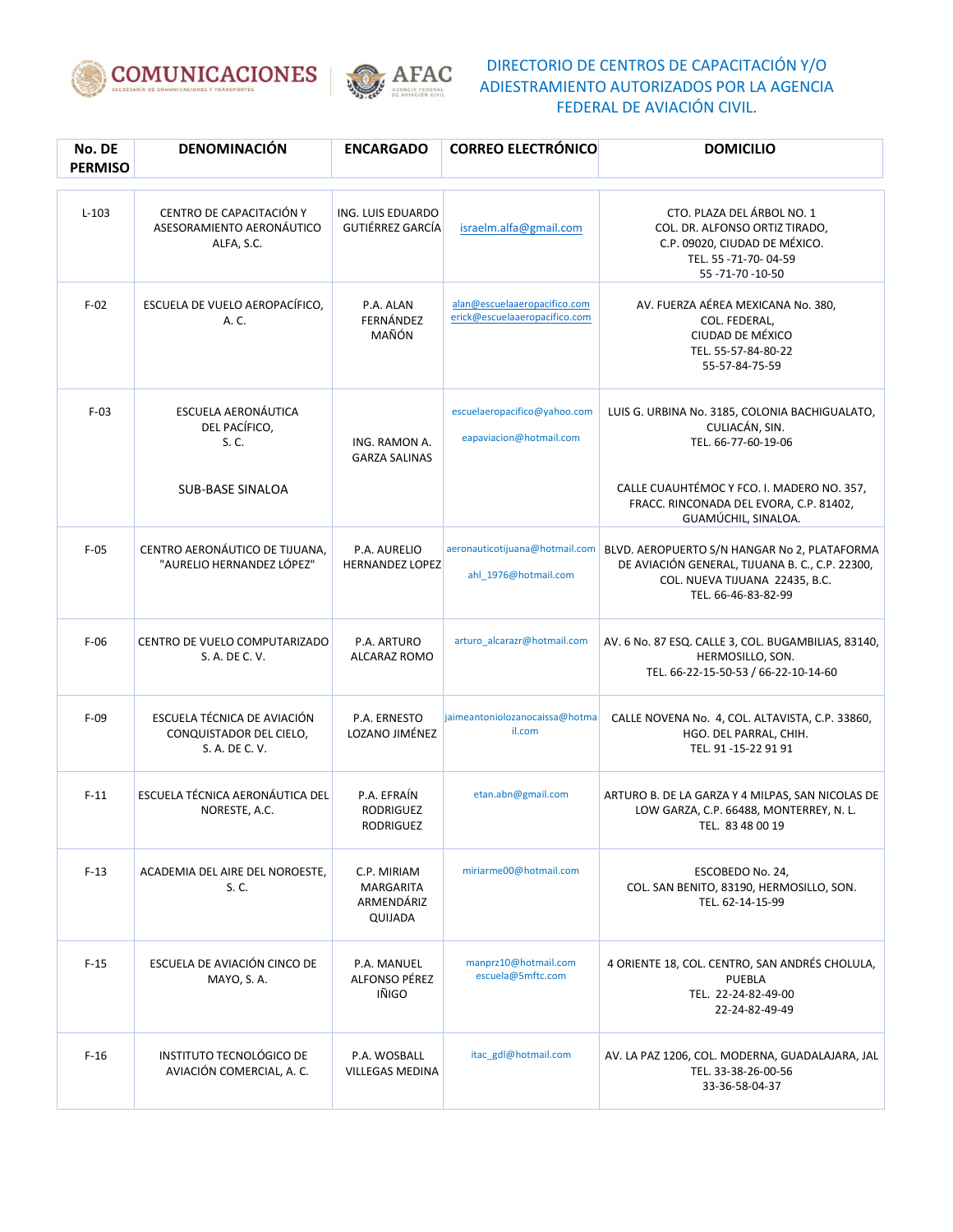



| No. DE<br><b>PERMISO</b> | <b>DENOMINACIÓN</b>                                                     | <b>ENCARGADO</b>                          | <b>CORREO ELECTRÓNICO</b>                               | <b>DOMICILIO</b>                                                                                                                                                                              |
|--------------------------|-------------------------------------------------------------------------|-------------------------------------------|---------------------------------------------------------|-----------------------------------------------------------------------------------------------------------------------------------------------------------------------------------------------|
| $F-17$                   | AERO J. L., S. A. DE C. V.                                              | P.A. JOEL<br>LOZANO LOZA                  | jl aviacion@hotmail.com                                 | OFICINA ALA SUR APTO. INTERNACIONAL DE TOLUCA,<br>JUNTO A T.W., 50200, TOLUCA, EDO. DE MÉXICO.<br>TEL. 72-22-73-48-25                                                                         |
| $F-18$                   | ESCUELA DE AVIACIÓN<br>AVE FÉNIX A.C.                                   | P.A. FERNANDO<br><b>PAREDES DUARTE</b>    | flyfenix@prodigy.net.mx<br>pilotoaviadorfpr@hotmail.com | CALLE 47 No. 520-A ENTRE 66 Y 64, COL. CENTRO,<br>97000, MÉRIDA, YUCATÁN.<br>TEL. 99-99-24-93-75,<br>99-99-28-73-86                                                                           |
| $F-19$                   | ESCUELA "GENERAL ROBERTO FIERRO<br>VILLALOBOS"                          | P.A. GREGORIO<br>ROMERO RAMIREZ           | rfierrov94@prodigy.net.mx                               | CALLE HOSPITALES 2464, COL. LADRÓN DE GUEVARA,<br>C. P. 44600, GUADALAJARA, JAL<br>TEL. 33 36-39-91-13<br>33-36-88-58-06                                                                      |
| $F-20$                   | TRANSPORTES AÉREOS PEGASO,<br>S. A. DE C. V.                            | ING. JUAN DE DIOS<br><b>CHANONA</b>       |                                                         | HANGAR No. 5, AEROPUERTO INT. DE CD. CARMEN, C.P.<br>24190, CD. DEL CARMEN, CAMPECHE<br>TEL. 981 55-17-96<br>981-55-11-09                                                                     |
| $F-22$                   | ESCUELA DE AVIACIÓN AEROCOL, S. C.                                      | P.A. VÍCTOR<br><b>MONTERO</b><br>VAZQUEZ  | aerocolsc@hotmail.com<br>aerius@prodigy.net.mx          | AV. IGNACIO SANDOVAL No. 959, COL. LOMAS DE<br>CIRCUNVALACIÓN, C.P. 28010, COLIMA, COL.<br>TEL. 31-23-12-85-95                                                                                |
| $F-23$                   | CENTRO DE CAPACITACIÓN Y<br>ADIESTRAMIENTO<br>"ADOLFO MULLER CONTRERAS" | P.A. ERIC JAVIER<br><b>MULLER PAZOS</b>   | ericmullerpazos1@hotmail.com                            | CALLE TORONTO NORTE No. 309, FRACCIONAMIENTO<br>LAGUNA CAMPESTRE, C. P. 21000, MEXICALI, B.C.<br>TEL. 68-65-63-62-80                                                                          |
| $F-24$                   | <b>CENTRO</b><br>DE CAPACITACIÓN AÉREA, S. C.                           | P.A. RAUL FÉLIX<br><b>GARZA DEL POZO</b>  | digy.net.mx                                             | centrodecapacitacionaerea@pro AV. JUÁREZ No. 320 PTE., APARTADO POSTAL No. 158,<br>SAN NICOLÁS DE LOS GARZA, 66400,<br>MONTERREY, N.L.<br>TEL. 813-53-60-23<br>813-53-69-18                   |
| $F-27$                   | ESCUELA DE VUELO<br>"SAN LUIS POTOSÍ"<br>S. C.                          | P.A. JOSE PASTOR<br><b>TORRES AGUILAR</b> | capacitaciontorres@live.com.mx                          | CESAR LOPEZ DE LARA No. 696, COL. EL PASEO, 78320,<br>SAN LUIS POTOSÍ, S.L.P.<br>TEL. 444-18-93-44                                                                                            |
| $F-29$                   | <b>INSTITUTO AERONÁUTICO DEL</b><br>NOROESTE, A.C.                      | P.A. MIGUEL ÁNGEL<br><b>CUEVAS GARCÍA</b> | com.mx                                                  | direccion@institutoaeronautico.   AEROPUERTO INT. ABELARDO L. RODRIGUEZ S/N, A UN<br>COSTADO DE TORRE DE CONTROL, CARRETERA<br>AEROPUERTO, C. P. 22300, TIJUANA, B. C.<br>TEL. 66-46-82-33-23 |
|                          | <b>BASE MEXICALI</b>                                                    |                                           | institutoaeronautico@prodigy.net.<br>mx                 | BOULEVARD LÁZARO CÁRDENAS NÚMERO 1651, COL.<br>DESARROLLOS URBANO, ZACATECAS II LOCAL 12,<br>MEXICALI, B.C.<br>TEL. 66-46 83-84-51                                                            |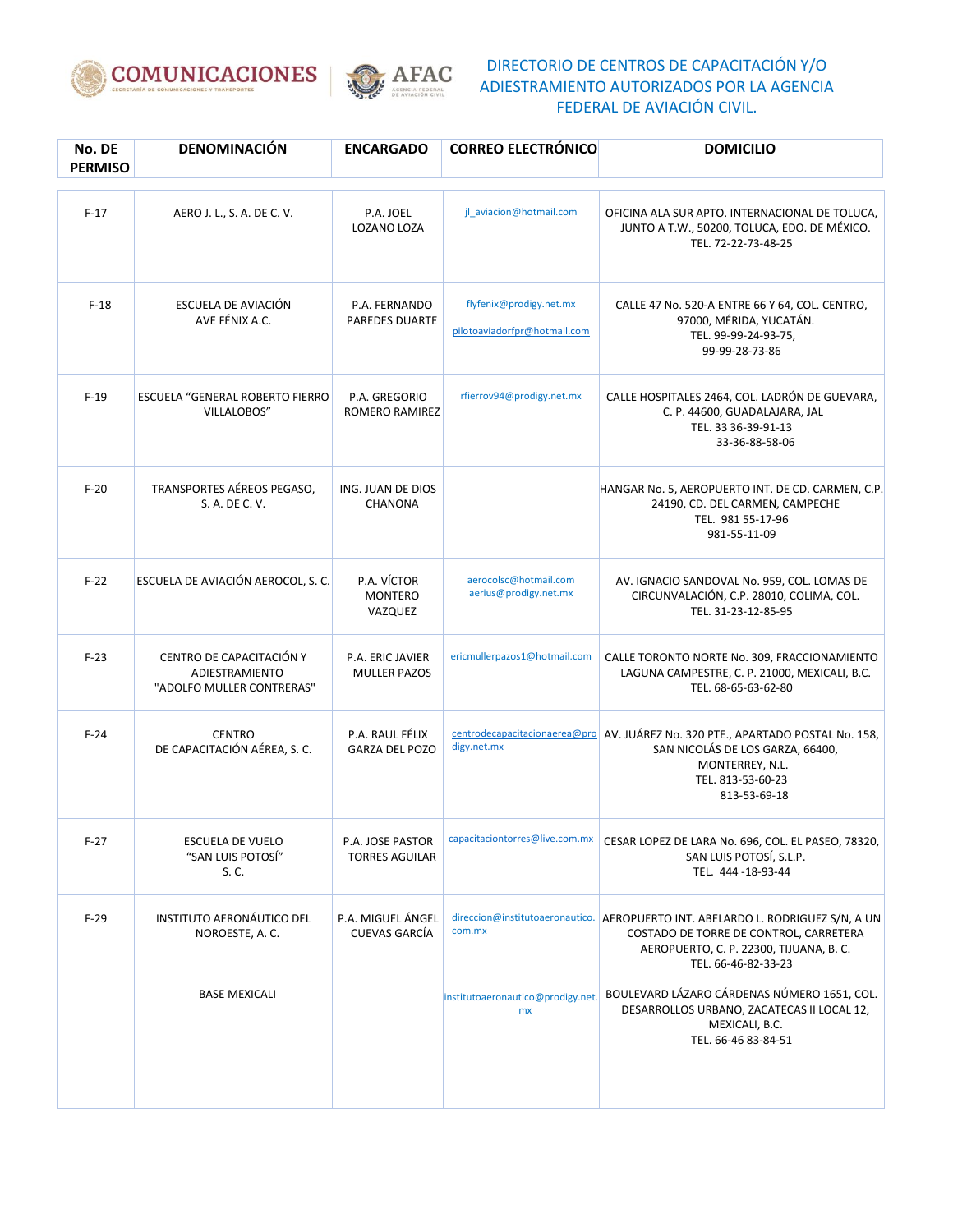



| No. DE<br><b>PERMISO</b> | <b>DENOMINACIÓN</b>                                                 | <b>ENCARGADO</b>                               | <b>CORREO ELECTRÓNICO</b>                                                     | <b>DOMICILIO</b>                                                                                                                                                            |
|--------------------------|---------------------------------------------------------------------|------------------------------------------------|-------------------------------------------------------------------------------|-----------------------------------------------------------------------------------------------------------------------------------------------------------------------------|
| $F-31$                   | <b>ESCUELA DE ESTUDIOS SUPERIORES DE</b><br>AVIACIÓN S.C.           | LIC. DANIEL<br><b>CARRIZALES SOSA</b>          | www.eesa.mx                                                                   | AV. JUÁREZ 106 PLANTA ALTA, SAN NICOLÁS DE LOS<br>GARZA, C. P 66400, MONTERREY, N.L.<br>TEL. 83-50-88-88                                                                    |
| $F-37$                   | PROVUELO ESCUELA DE AVIACIÓN,<br>A. C.                              | P.A. PEDRO LOZANO<br>ZARATE                    | provuelo@hotmail.com                                                          | CAMARENA No. 410, 2º. PISO, ESQ. AV. LA PAZ, SECTOR<br>JUÁREZ, 44100, GUADALAJARA, JAL.<br>TEL. 91-38-26-35-29                                                              |
| $F-38$                   | ESCUELA LATINOAMERICANA DE<br>AVIACIÓN CIVIL A.C.                   | C. APOLONIO CRUZ<br>SOTO                       | @Escuela-<br>latinoamericanadeAviacioncivil                                   | AV. REYNOSA NÚM. 221 B, FRACC. REYNOSA C.P. 88780,<br><b>REYNOSA TAMS</b><br>TEL. 89-91-20-50-13                                                                            |
| $F-44$                   | AEROSERVICIOS ESPECIALIZADOS<br>S. A. DE C. V.                      | ING. IVÁN SOBERANO<br><b>AZUARA</b>            | jamesmx02@gmail.com<br>hdzferfnando@gmail.com                                 | CARRETERA CARMEN - PUERTO REAL S/N KM. 2.5, COL.<br>FRANCISCO I. MADERO, C.P. 24190, CIUDAD DEL<br>CARMEN CAMPECHE, MÉXICO.<br>TEL. 93-83-82-20-24<br>938 3826427, ext. 137 |
| $F-52$                   | ESCUELA TÉCNICA AERONÁUTICA. A.C.                                   | P.A. MARTÍN<br><b>HERNÁNDEZ ÁVILA</b>          | info@etaaviacion.com                                                          | AV. NICHUPTÉ, SMZ. 512, MZ 10. LT.1.10, DESPACHO<br>301, EDIFICIO LAURA. 77535, CANCÚN, Q. ROO.<br>TEL. 99-82-89-85-76                                                      |
| $F-54$                   | CENTRO DE ESTUDIOS AERONÁUTICOS<br>DE VERACRUZ, S. C.               |                                                |                                                                               | COSTA DEL SOL No. 157 ENTRE MAR CARIBE Y MAR<br>CANTÁBRICO, COL. COSTA VERDE, 94294, BOCA DEL<br>RIO, VERACRUZ, VER.<br>TEL. 22-92-00-02-33                                 |
|                          | <b>SUB-BASE PUEBLA</b>                                              | LIC. DAVID ALVÍZAR<br><b>ESCOBEDO</b>          | eav.veracruz@gmail.com<br>espinosa.aaron@hotmail.com<br>aaron.info@eav.edu.mx | CALLE 20 OTE., NÚM. 223, COL LINDA VISTA DE JESÚS,<br>C.P. 72520, PUEBLA, PUE.                                                                                              |
|                          | <b>SUB-BASE MONTERREY</b>                                           |                                                |                                                                               | CARRETERA SALINAS VICTORIA KM. 17, HANGAR 1-A Y<br>1-B, AEROPUERTO INTERNACIONAL DEL NORTE, C.P.<br>65550, CIÉNEGA DE FLORES, N.L.                                          |
|                          | <b>SUB-BASE CDMX</b>                                                |                                                |                                                                               | DECORADO NÚMERO 74, COL, 20 DE NOVIEMBRE,<br>C.P. 15300, CDMX.                                                                                                              |
| $F-55$                   | <b>CENTRO DE ESTUDIOS</b><br>ADMINISTRATIVOS DE OCCIDENTE.<br>A. C. | P.A. JOSE LUIS POZOS<br><b>RAMOS</b>           | direcciongeneral@ceaoac.edu.com                                               | AV. NIÑOS HÉROES No. 14, SAN PEDRO TLAQUEPAQUE,<br>45500, TLAQUEPAQUE, JAL.<br>TEL. 33-36-57-39-38                                                                          |
| $F-57$                   | ACADEMIA INTERNACIONAL DE<br>AERONÁUTICA, A.C.                      | ING. VÍCTOR<br><b>MANUEL CASTILLO</b><br>LOPEZ | aerojal@cessnagdl.com<br>aerius@prodigy.net.mx                                | CARRETERA A CHAPALA No. 7215-B (KM 14), COL. LAS<br>PINTITAS, C. P. 45690, EL SALTO, JAL.<br>TEL. 33-36-88-57-78                                                            |
| $F-58$                   | ESCUELA DE AVIACIÓN ESPECIALIZADA<br>S. A. DE C. V.                 |                                                | lic.gams@hotmail.com<br>info@aviacionmochis.com.mx                            | BIENESTAR No. 673 OTE. COL. BIENESTAR, 81200, LOS<br>MOCHIS, SIN.<br>TEL. 668 -18-39-70                                                                                     |
|                          | SUB-BASE<br>QUERÉTARO                                               | P.A. JORGE LEDESMA<br><b>MAPULA</b>            | eaesa_sa@hotmail.com                                                          | AV. MIRADOR DE QUERÉTARO No.2-30 Y 31<br>FRACC. EL MIRADOR, MPIO. EL MÁRQUEZ DE<br>QUERÉTARO C.P. 76246.<br>Tel. (442) 6638336                                              |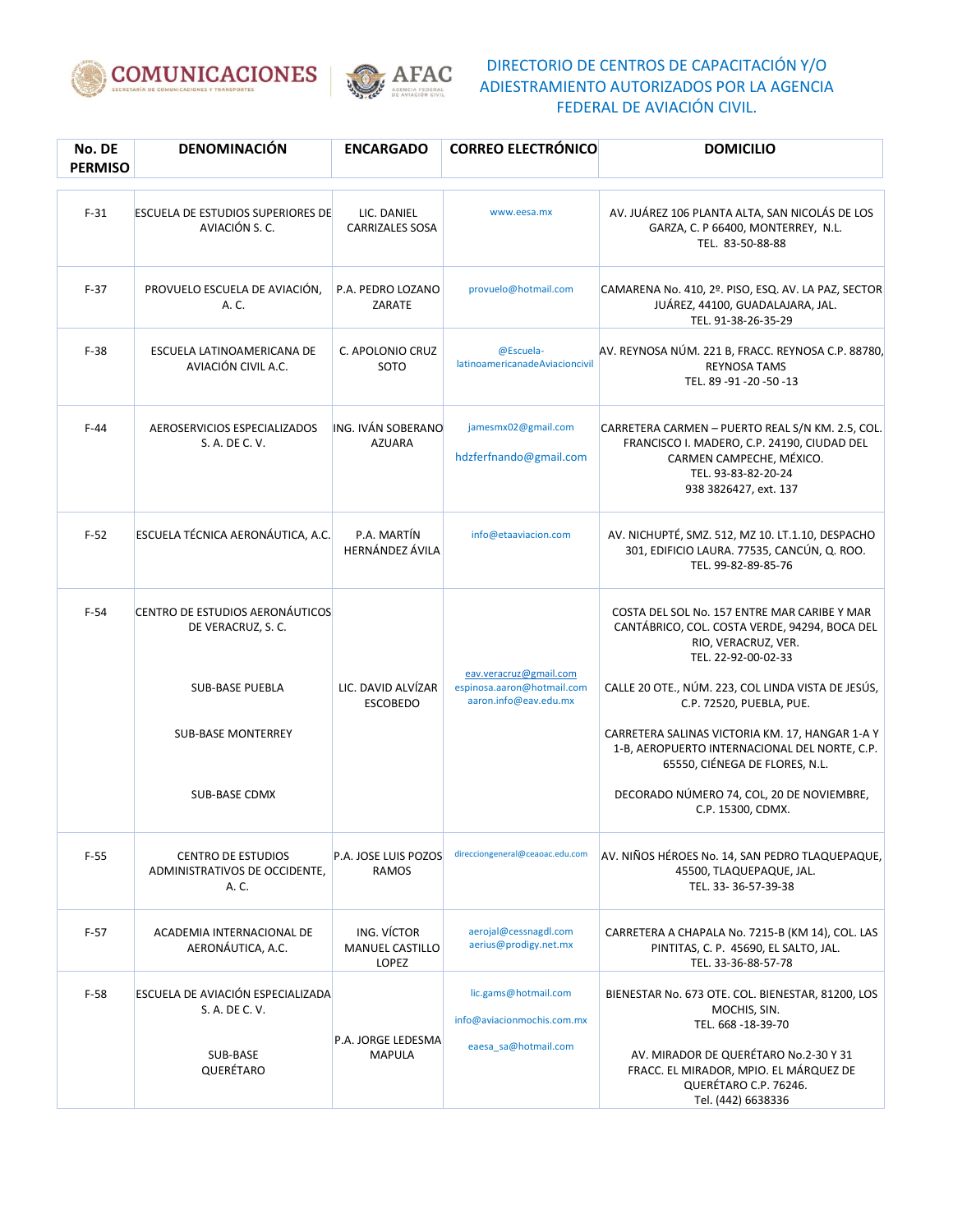



| No. DE<br><b>PERMISO</b> | DENOMINACIÓN                                                              | <b>ENCARGADO</b>                                        | <b>CORREO ELECTRÓNICO</b>                                                                      | <b>DOMICILIO</b>                                                                                                                                              |
|--------------------------|---------------------------------------------------------------------------|---------------------------------------------------------|------------------------------------------------------------------------------------------------|---------------------------------------------------------------------------------------------------------------------------------------------------------------|
| $F-60$                   | ESCUELA DE AVIACIÓN BASE, S.C.                                            | LIC. PABLO A.<br><b>BARRÓN</b><br>RODRÍGUEZ             | base97_1@prodigy.net.mx                                                                        | KM. 33 CARR. CHIHUAHUA-OJINAGA, 32900, VILLA<br>ALDAMA, CHIH.<br>TEL. 614 13-72-91<br>614 14-50-86                                                            |
| $F-61$                   | <b>COLEGIO INTERNACIONAL DE</b><br>AVIACIÓN PROFESIONAL,<br>S. A. DE C.V. | P.A. FRANCO<br><b>GRANADOS DIAZ</b>                     | ciapsapilotos@hotmail.com                                                                      | CALLE VALENTÍN GÓMEZ OTE. 206,<br>COLONIA 5 DE MAYO,<br>C.P. 50050,<br>TOLUCA DE LERDO, ESTADO DE MÉXICO.<br>TEL. 72-22-14-42-80                              |
| $F-62$                   | CENTRO DE CAPACITACIÓN AÉREO<br>MICHOACÁN S. C.                           | P.A. SALVADOR<br>RIVERA MORENO                          | susana@avexpress.com.mx<br>marthagonzalez555@hotmail.com                                       | AEROPUERTO NACIONAL DE URUAPAN GENERAL<br>IGNACIO LÓPEZ RAYÓN,<br>ZONA HANGARES H-13,<br>COL. SAN JOSE OBRERO, C.P. 60160, URUAPAN. MICH.<br>TEL. 25-24-96-01 |
|                          | SUB-BASE GUADALAJARA                                                      | C. VICENTE RIVERA<br><b>MORENO</b>                      |                                                                                                | APTO INTERNACIONAL DE GUADALAJARA, ZONA DE<br>HANGARES H- 2, FILA 2, GUADALAJARA, JAL.<br>TEL. 33-36-88-63-72                                                 |
|                          | <b>SUB-BASE MORELIA</b>                                                   | P.A. SALVADOR<br>RIVERA MORENO                          |                                                                                                | APTO INTERNACIONAL DE MORELIA, CARRETERA<br>ZINAPÉCUARO KM 22, HANGAR 6, ÁLVARO OBREGÓN<br>MICHOACÁN, C.P. 91090, MORELIA, MICHOACÁN.                         |
| $F-65$                   | CENTRO DE CAPACITACIÓN<br>AEROFERINCO<br>S. A. DE C. V.                   | ING. JUAN MANUEL<br>SILVA CHOWELL                       |                                                                                                | AV. PEDRO J. COLDWELL 509, CENTRO 07600,<br>COZUMEL, Q. ROO<br>TEL. 98-72-17-81                                                                               |
|                          | SUB-BASE<br>MÉRIDA YUCATÁN                                                |                                                         | luisrochao@solovuela.mx<br>chowell_20@hotmail.com                                              | CALLE 65-B No. 502 E,<br>COL. CENTRO<br>C.P. 97000<br>MÉRIDA YUCATÁN<br>TEL. 99-94-29-53-66                                                                   |
| $F-74$                   | AVIATION HELICOPTER SCHOOL, S. C.                                         | P.A. RAYMUNDO<br><b>MORENO BARRERA</b>                  | aviationhelicopterschool@hotmail<br>.com                                                       | CAPULÍN No. 1, AV. CANCÚN<br>COL. AEROPUERTO, C.P. 62509,<br>TEMIXCO, MORELOS,<br>TEL. 55-26-43-47-49                                                         |
| $F-76$                   | AERO DYNAMIC DE MÉXICO, S. A. DE<br>C. V.                                 | C. FABIOLA LARA<br>ABARCAbogart.bal<br>mori@aisg.com.mx | marcoumx@hotmail.com                                                                           | CALLE DE LA TORRE S/N, COL. AEROPUERTO, 62680,<br>SAN JOSE VISTA HERMOSA. MORELOS<br>TEL. 73-43-45-54-87<br>73-43-45-72-35                                    |
| $F-78$                   | CAPACITACIÓN AÉREA INTEGRAL, S. C. P.A. JORGE ESCOBAR                     | ORTIZ                                                   | caiintegral2013@gmail.com<br>informes@P.A.acitacionaerea.com<br>,mx<br>haydeesofia@hotmail.com | BLVD. MIGUEL ALEMÁN No. 417, COLONIA SAN PEDRO<br>TOTOLTEPEC. C.P. 50226, TOLUCA, EDO DE MEX.<br>TEL. 72-21-99-86-22                                          |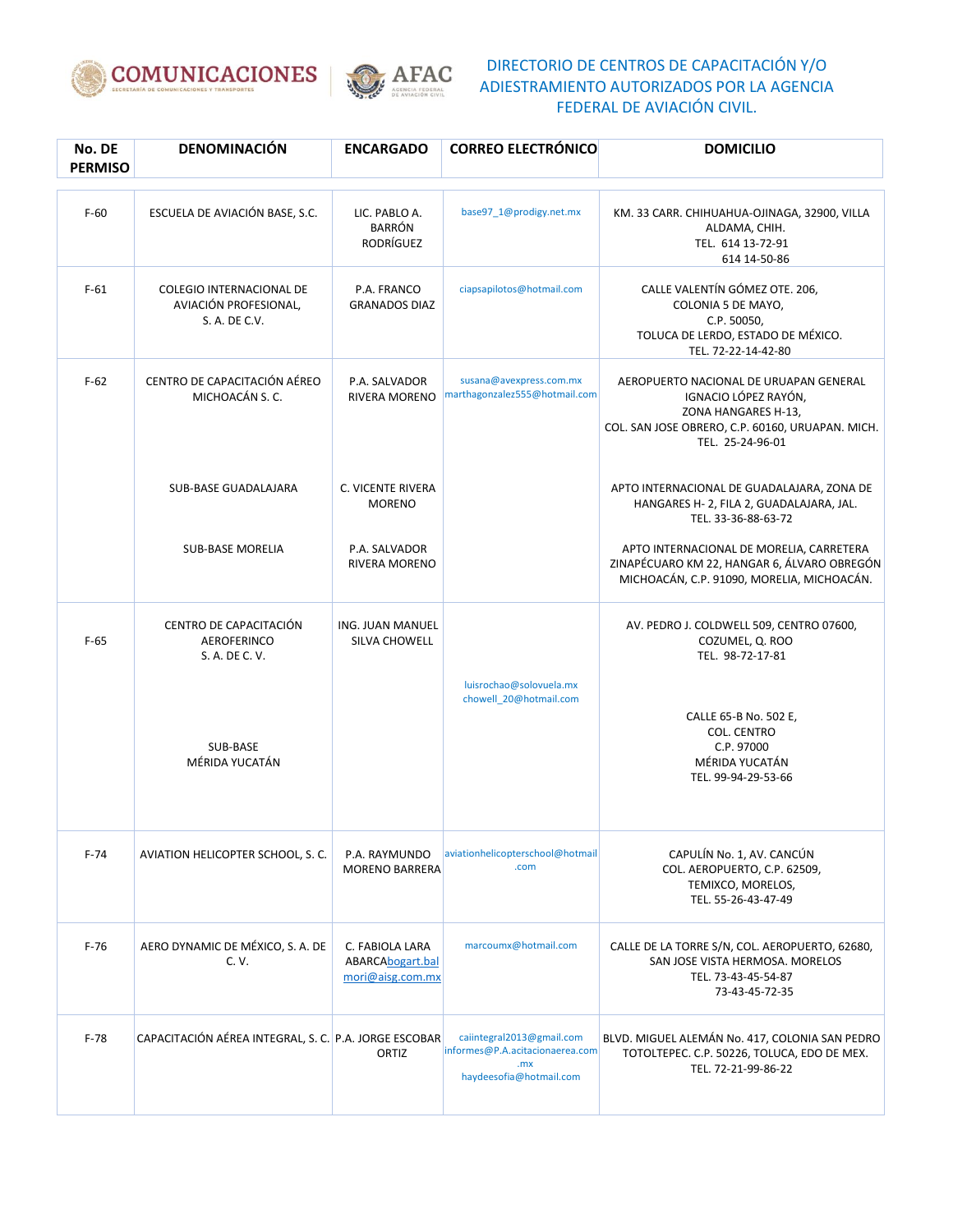



| No. DE<br><b>PERMISO</b> | DENOMINACIÓN                                                                                                                   | <b>ENCARGADO</b>                                            | <b>CORREO ELECTRÓNICO</b>                                                                             | <b>DOMICILIO</b>                                                                                                                                                                                           |
|--------------------------|--------------------------------------------------------------------------------------------------------------------------------|-------------------------------------------------------------|-------------------------------------------------------------------------------------------------------|------------------------------------------------------------------------------------------------------------------------------------------------------------------------------------------------------------|
| $F-79$                   | <b>ESCUELA DE VUELO</b><br>AERO DI, A.C.                                                                                       | P.A. MOISÉS<br>CALDERÓN DURAN                               | direccion@aerodi.com<br>informacion@aerodi.com                                                        | AV. MONTERREY No. 706 OTE., COL. UNIDAD<br>NACIONAL, 89410, CD. MADERO TAMS.<br>TEL. 83-32-10-88-32                                                                                                        |
| $F-82$                   | CENTRO DE FORMACIÓN,<br>CAPACITACIÓN Y ADIESTRAMIENTO<br>DE LA COORDINACIÓN DE<br>OPERACIONES AÉREAS DE LA POLICÍA<br>FEDERAL. | <b>GÓMEZ REYES</b>                                          | LIC. MARIA ERÉNDIRA dir.adj.capacitacion.aer@gmail.co<br>$\underline{m}$<br>jorge.pinedah@sspc.gob.mx | CENTRO DE MANDO "CONTEL"<br>AV. PERIFÉRICO 185,<br>COL. CHINANPAC DE JUÁREZ, C.P. 09310,<br>DEL. IZTAPALAPA,<br>CIUDAD DE MÉXICO.<br>TEL.55-11-03-60-00 EXT. 21922                                         |
| $F-83$                   | JET BLUE AVIATION, S. A. DE C. V.                                                                                              | P.A. ALDO SERRATO<br>SOTO                                   | P.A. alserr@hotmail.com<br>info@tec.blue.com.mx<br>anaid_072000@hotmail.com                           | AV. DEL ESTADO No. 120, COL TECNOLÓGICO DE<br>MONTERREY, 64700, MONTERREY, NUEVO LEÓN.<br>TEL. 81-12-34-03-04<br>81-12-34-16-51                                                                            |
| $F-84$                   | A&P INTERNATIONAL SERVICES,<br>S.A.P.I. DE C.V.                                                                                | <b>GALERA</b>                                               | C. ARTURO SANCHEZ bogart.balmori@aisg.com.mx                                                          | AV. KABAH LT 18, M2 MZ 17,<br>EDIFICIO KABAH, Oficina 3 C, BENITO JUÁREZ,<br>CANCÚN, QUINTANA ROO<br>TEL. 99-88-92-33-58                                                                                   |
| $F-85$                   | COLEGIO DE EDUCACIÓN<br>PROFESIONAL TÉCNICA DEL ESTADO<br>DE NUEVO LEÓN DR. CARLOS<br>CANSECO                                  | C. GILBERTO<br><b>GUAJARDO CRUZ</b>                         | elmafernandez19@hotmail.com                                                                           | AV. GASPAR CASTAÑO S/N Y RHODESIA DEL NORTE,<br>FRACC. VILLAS DE SAN CARLOS, 20. SECTOR<br>C.P. 66664, APODACA, NUEVO LEÓN.<br>TEL. 81-10-88-39-95<br>81-10-88-39-96<br>81-10-88-39-97                     |
| $F-86$                   | ESCUELA DE AVIACIÓN AEROCITAAC,<br>S.C.                                                                                        | C.P. EVA ESTHER<br>ONOFRE CAMACHO                           | aerocitaac@hotmail.com                                                                                | 5TA. AVENIDA SUR PONIENTE No. 1811,<br>COL. XAMALPAK, 29060, TUXTLA GUTIERREZ, CHIAPAS<br>TEL. (961) 121 56 29                                                                                             |
| $F-87$                   | AVIACIÓN JALISCO DE AEROPARTES Y<br>SERVICIOS S. A. DE C. V.                                                                   | P.A. ENRIQUE<br>RICAÑO PUENTES                              | aviacion_jalisco@hotmail.com                                                                          | AV. PATRIA No. 3310, COL. LOMA BONITA EJIDAL,<br>45085, ZAPOPAN, JAL.<br>TEL. 33 - 36 - 31 - 45 - 45                                                                                                       |
| $F-89$                   | CENTRO DE ESTUDIOS AERONÁUTICOS<br>DE MAZATLÁN, A. C.<br><b>SUB- BASE MONTERREY</b>                                            | LIC y P.A. ANA<br><b>GRACIELA MORA</b><br><b>VILLALOBOS</b> | ceammzt@hotmail.com                                                                                   | CALLE MÉXICO 70 No. 1002, COLONIA OLÍMPICA, 82150,<br>MAZATLÁN, SIN.<br>TEL. 66-99-84-51-61<br>CARRETERA A LERDO K.M. 22.5,<br>AEROPUERTO DEL NORTE HANGAR 55,<br>C.P. 6550, CIÉNEGA DE FLORES, NUEVO LEÓN |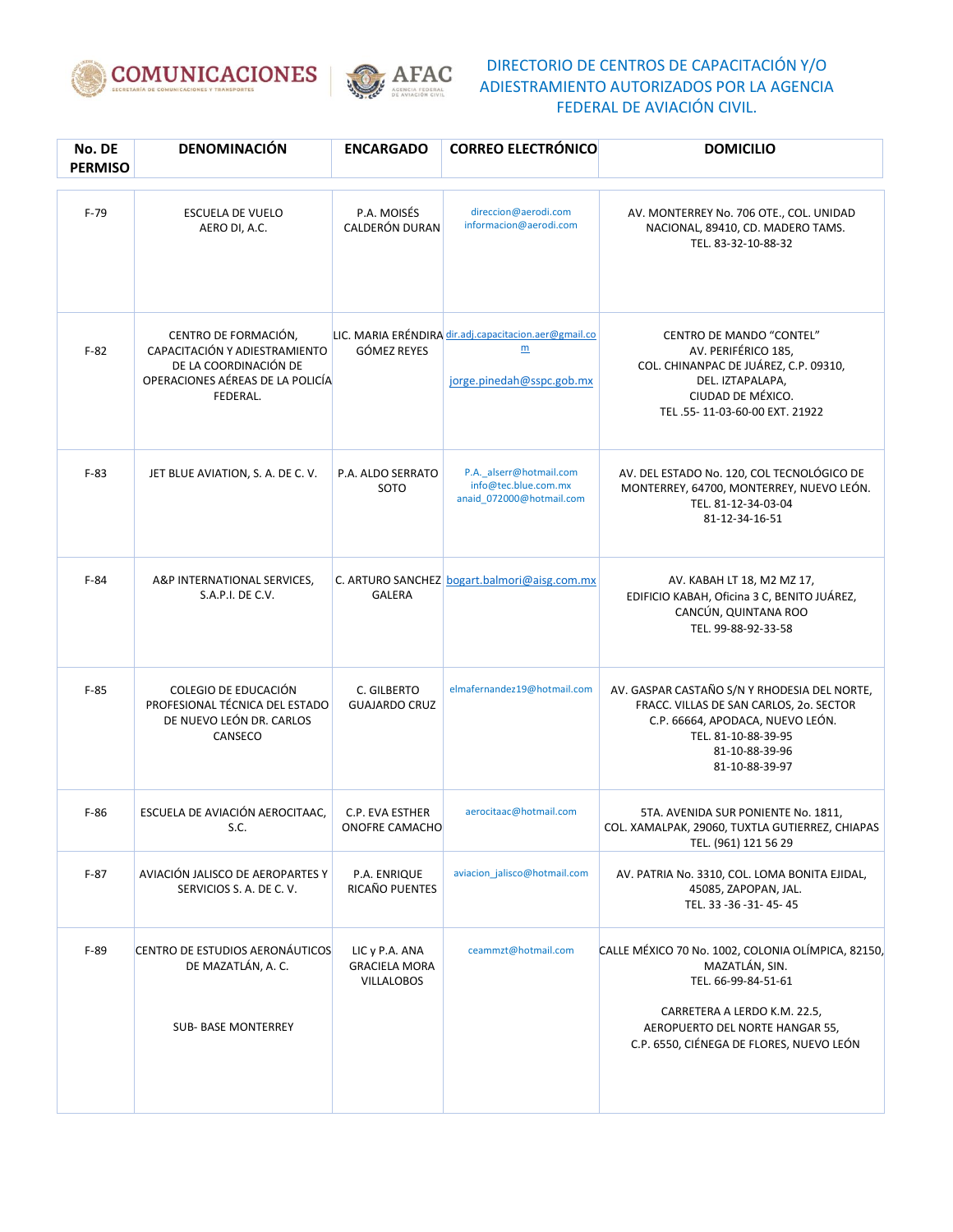



| No. DE<br><b>PERMISO</b> | <b>DENOMINACIÓN</b>                                                                                                                        | <b>ENCARGADO</b>                                    | <b>CORREO ELECTRÓNICO</b>                         | <b>DOMICILIO</b>                                                                                                                                                        |
|--------------------------|--------------------------------------------------------------------------------------------------------------------------------------------|-----------------------------------------------------|---------------------------------------------------|-------------------------------------------------------------------------------------------------------------------------------------------------------------------------|
| $F-90$                   | CONCESIONARIA VUELA COMPAÑÍA<br>DE AVIACIÓN, S.A.P.I. DE C.V.                                                                              | ING. ALFREDO<br>LEGORRETA<br><b>BASURTO</b>         | alfredo.legorreta@volaris.com                     | AV. ANTONIO DOVALÍ JAIME No. 70, TORRE A PISO 13,<br>COL. ZEDEC, PLAZA SANTA FE, DEL. ÁLVARO<br>OBREGÓN, C. P. 01-210, CIUDAD DE MÉXICO<br>TEL. 55-52-61-64-00 EXT. 587 |
| $F-91$                   | ABC, CAPACITACIÓN Y<br>ADIESTRAMIENTO, S. A. DE C. V.                                                                                      | ING. ALFREDO LÓPEZ<br>CRUZ                          | yadira.horta@interjet.com.mx                      | AEROPUERTO INTERNACIONAL TOLUCA, IGNACIO<br>LONGARES S/N, MZA. 2 LT. 2, PARQUE INDUSTRIAL,<br>EXPORTEC 2, 50200, TOLUCA, MEX.<br>TEL. 72-22-76-53-00<br>EXT. 5322       |
| $F-93$                   | ESC. DE AVIACIÓN METEORO                                                                                                                   | MET. GUADALUPE<br><b>TINAJERO</b>                   | meiti03@hotmail.com                               | CALLE HÉROES DE CHAPULTEPEC, No. 115,<br>COL. LOMAS DEL SANTO,<br>MPO. DE SAN AGUSTÍN DE LAS JUNTAS. C. P. 71238,<br><b>OAXACA</b><br>TEL. 95-1 5-03-86-39              |
|                          | SUB-BASE EDO. DE MÉXICO                                                                                                                    |                                                     | escuelameteoromex@hotmail.com                     | AV. MÉXICO No 69, COL. JARDINES DE CERRO GORDO,<br>MPO. DE ECATEPEC, C. P. 55100, EDO. DE MEX<br>TEL. 55 - 57 - 76 - 19 - 00                                            |
| $F-94$                   | AERONAVES TSM,<br>S. A. DE C. V.                                                                                                           | <b>TORRES</b><br><b>RODRIGUEZ</b>                   | LIC. SORAYA MENDEZ capacitacion@aeronavestsm.com  | CARRETERA SALTILLO MTY. KM 13.5, HANGAR 49, APTO.<br>INTERNACIONAL "PLAN GUADALUPE", 25900, RAMOS<br>ARIZPE, COAHUILA.<br>TEL. 84-44-88-26-26                           |
| $F-96$                   | CENTRO DE ADIESTRAMIENTO Y<br>CAPACITACIÓN DE LA<br>COORDINACIÓN DE SERVICIOS<br><b>AUXILIARES A CONTINGENCIAS Y</b><br><b>EMERGENCIAS</b> | CAP. ALEJANDRO<br><b>BULNES MÉNDEZ</b>              | rohgob1970@outlook.com<br>makicotaco@hotmail.com  | CALZADA AL PACIFICO No. 1714, COL. CACALOMACAN<br>TOLUCA, 50266, TOLUCA, EDO DE MEX.<br>TEL. 72-22-73-12-08<br>72--22-73-12-09                                          |
| $F-97$                   | APOYO LOGÍSTICO AÉREO,<br>S. A. DE C. V                                                                                                    | ING. DIONISIO A.<br><b>FARIAS CAMPOS</b>            | dfarias@alamx.com<br>jdelhoyo@alamx.com           | ISLA DE TRIS S/N, ZONA DE HANGARES, HANGAR DE<br>APOYO LOGÍSTICO AÉREO, COL. AVIACIÓN<br>INTERNACIONAL, C.P. 24170, CD. CARMEN CAMPECHE<br>TEL. 38 52-12-59-01          |
| $F-98$                   | INSTITUTO DE CAPACITACIÓN AÉREA<br>ESPECIALIZADA, S.A. DE C.V.<br><b>SUB-BASE DURANGO</b>                                                  | P.A. ALFONSO<br><b>GUILLERMO</b><br>AGUAYO          | icaesadecv@hotmail.com<br>capitanaguayo@gmail.com | AV. MÉXICO No. 156 SUR, 3er. PISO, COL. CENTRO,<br>63000, TEPIC, NAYARIT<br>TEL. 31-11-33-32-22<br>RINCONADA JACARANDAS No. 512, COL. REAL DEL                          |
|                          |                                                                                                                                            |                                                     |                                                   | PRADO, C.P. 34080, DURANGO, DGO.                                                                                                                                        |
| $F-99$                   | COLEGIO DE EDUCACIÓN<br>PROFESIONAL TÉCNICO<br>AERONÁUTICO BICENTENARIO DEL<br>ESTADO DE QUERÉTARO.                                        | LIC. ALEJANDRO<br>ALBERTO<br>ARREDONDO<br>VELAZQUEZ | ruizobregon@conalepqro.edu.mx                     | CARRETERA ESTATAL 200 QUERÉTARO-<br>TEQUISQUIAPAN, KM. 17, MUNICIPIO DEL MÁRQUEZ,<br>QUERÉTARO, QRO.<br>TEL. 44-22-16-26-23<br>44-22-18-16-01                           |
|                          |                                                                                                                                            |                                                     |                                                   |                                                                                                                                                                         |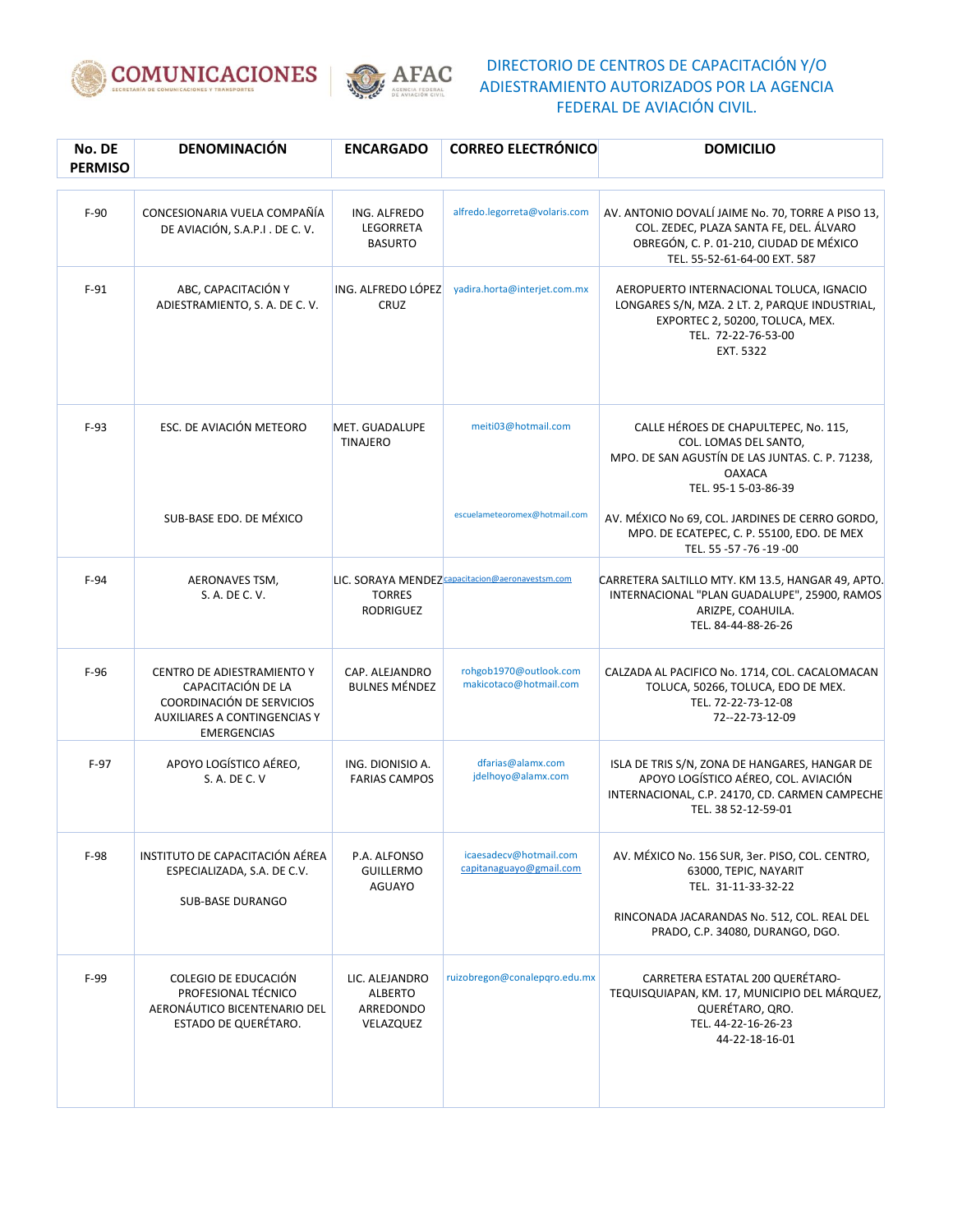



| No. DE<br><b>PERMISO</b> | <b>DENOMINACIÓN</b>                                                                        | <b>ENCARGADO</b>                                            | <b>CORREO ELECTRÓNICO</b>                                 | <b>DOMICILIO</b>                                                                                                                                                                           |
|--------------------------|--------------------------------------------------------------------------------------------|-------------------------------------------------------------|-----------------------------------------------------------|--------------------------------------------------------------------------------------------------------------------------------------------------------------------------------------------|
| $F-101$                  | HELIESCUELA<br>S.A.P.I. DE C.V.                                                            | LIC. ALFREDO<br><b>VELAZQUEZ MACIEL</b>                     | control_escolar2012@hotmail.com<br>alba591004@hotmail.com | HANGAR 4, CARRETERA VERACRUZ, XALAPA, KM.13.5,<br>C.P. 91634, VERACRUZ, VER.<br>TEL. 55-55-58-29-35<br>55-57-85-99-47                                                                      |
| $F-102$                  | AQS<br>CENTRO DE ENTRENAMIENTO,<br>CAPACITACIÓN Y SERVICIOS<br>AERONÁUTICOS S. A. DE C. V. | ING. RODRIGO<br>ALEJANDRO<br>MARTINEZ GARCÍA                | maturin.mario@gmail.com<br>coordinacion.aqs@gmail.com     | AV. 1, CALLE 3, MOD 1, OFICINA 6<br>AEROPUERTO INTERNACIONAL DE TOLUCA<br>C.P. 50226, TOLUCA, EDO. DE MEX.<br>TEL. 722 2156167                                                             |
| $F-104$                  | UNIVERSIDAD AERONÁUTICA EN<br>QUERÉTARO                                                    | ING. FEDERICO PÉREZ<br><b>FUENTES</b>                       | alma.mendoza@unaq.edu.mx                                  | CARRETERA ESTATAL QUERÉTARO-TEQUISQUIAPAN<br>C. P. 22154, 76270, COLÓN, QUERÉTARO.<br>TEL. 44-21-01-66-00                                                                                  |
| $F-105$                  | AERONÁUTICA QUALITY TRAING,<br>S. C.                                                       | ING. GUSTAVO<br>AGUILAR CHÁVEZ                              | taeronauticalquality@yahoo.com.mx                         | CALLE 55 No. 270 POR 62, FRACC. JACINTO CANEK,<br>97227, MÉRIDA, YUCATÁN<br>TEL. 99-92-86-48-61                                                                                            |
| $F-106$                  | CENTRO ESPECIALIZADO DE<br>SOBRECARGOS DE AVIACIÓN, S. A.<br>DE C.V.                       | P.A. OSCAR<br><b>GERARDO CASILLAS</b><br>HERNANDEZ          | oscuca@hotmail.com                                        | CALLE ÁLVARO OBREGÓN No. 651, COL. SAN JUAN DE<br>DIOS, 44360, GDL, JAL.<br>TEL. 13-36-17-26-56                                                                                            |
| $F-107$                  | SERVICIOS INTEGRALES DE AVIACIÓN,<br>S.A. DE C.V.<br>"FlyMex"                              | ING. EVANIVALDO<br><b>MARTINEZ COLIN</b>                    | evanivaldo.martinez@flymex.aero<br>abel.diaz@flymex.aero  | AEROPUERTO INTERNACIONAL DE TOLUCA, ZONA DE<br>AVIACIÓN GENERAL, PUERTA 3, HANGAR 22<br>MODULO <sub>7</sub><br>C.P. 50200, TOLUCA<br>EDO. DE MEX<br>TEL. 55-55-24-68-82                    |
| $F-108$                  | SAFRAN AIRCRAFT ENGINE<br>S.<br>SERVICES AMERICAS,<br>A. DE C. V.                          | <b>JUAN CARLOS</b><br>ALMANZA<br>CAMBRAY                    | juan.almanza@safrangroup.com                              | CARRETERA ESTATAL 200 QUERÉTARO-<br>TEQUISQUIAPAN, KM. 22 + 547, INT. B1, PARQUE<br>AEROESPACIAL QUERÉTARO, C.P. 76278,<br>MPO. COLÓN, QUERÉTARO<br>TEL. 44-22-96-56-00.<br>Ext 5612, 5652 |
| $F-109$                  | COMPAÑÍA PARA LA CAPACITACIÓN Y<br>ADIESTRAMIENTO DE LOS PILOTOS,<br>S. A. DE C. V.        | P.A. GONZALO<br><b>MARTIN</b><br>FERNÁNDEZ<br><b>CASTRO</b> | ramon.preciado@interjet.com.mx                            | BOULEVARD MIGUEL ALEMÁN S/N,<br>SAN PEDRO TULTEPEC, C.P. 50200,<br>TOLUCA, EDO. DE MEX<br>TEL. 72-22-76-61-00<br>55-91-78-55-00                                                            |
| $F-110$                  | CENTRO DE CAPACITACIÓN Y<br>ASESORAMIENTO AERONÁUTICO<br>STELA AZUL, S. C.                 | <b>SOB. LETICIA ARAUJO</b><br><b>FLORES</b>                 | stelaazul2011@gmail.com                                   | CALLE JUAN DE LA BARRERA No. 7, COL. NUEVA SAN<br>FRANCISCO, SAN PEDRO TOTOLTEPEC, 50200, TOLUCA<br>EDO. DE MEX.<br>TEL. 72-22-73-23-03                                                    |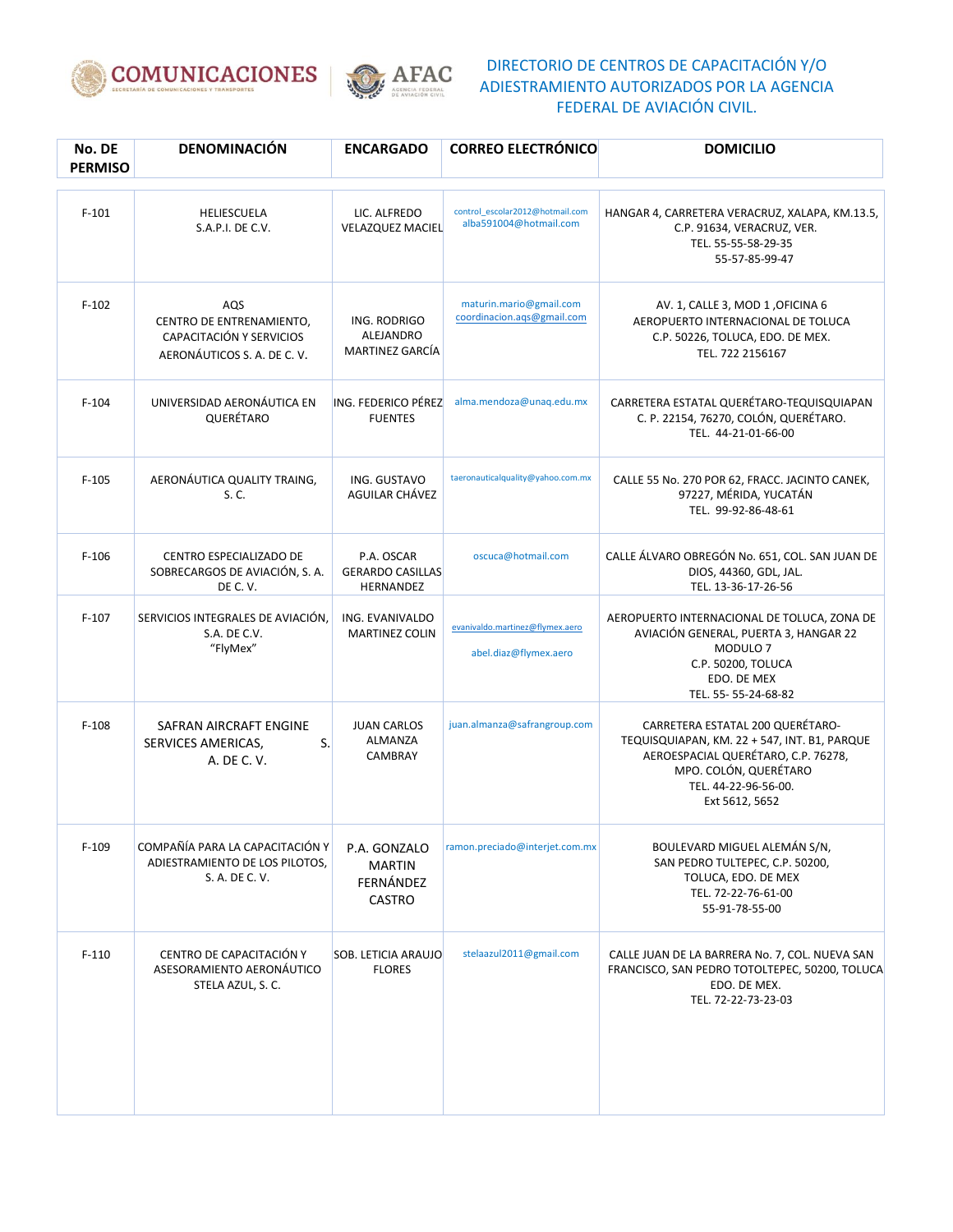



| No. DE<br><b>PERMISO</b> | <b>DENOMINACIÓN</b>                                                                                                                                                                                 | <b>ENCARGADO</b>                                 | <b>CORREO ELECTRÓNICO</b>                               | <b>DOMICILIO</b>                                                                                                                                                |
|--------------------------|-----------------------------------------------------------------------------------------------------------------------------------------------------------------------------------------------------|--------------------------------------------------|---------------------------------------------------------|-----------------------------------------------------------------------------------------------------------------------------------------------------------------|
| $F-111$                  | CENTRO DE FORMACIÓN,<br>CAPACITACIÓN Y ADIESTRAMIENTO<br>AERONÁUTICO DE LA UNIVERSIDAD<br>AUTÓNOMA DE NUEVO LEÓN, EN LA<br><b>ESCUELA INDUSTRIAL Y</b><br>PREPARATORIA TÉCNICA "ÁLVARO<br>OBREGÓN". | ING. VÍCTOR HUGO<br><b>IBARRA LOZANO</b>         | aviacioneiao@hotmail.com                                | AV. CHURUBUSCO Y VÍA A TAMPICO 935 NTE.,<br>COL, VENUSTIANO CARRANZA 64560,<br>MONTERREY, N. L.<br>TEL. 81-83-54-54-07<br>81-83-55-33-48                        |
| $F-112$                  | CAE FLIGHT TRAINING CENTER<br>MÉXICO<br>S. A. DE C. V.                                                                                                                                              | P.A. GUILLERMO<br>PALACIA LORES                  | guillermo.palacia@cae.com                               | ERNESTO MONROY NO. 110, SEGUNDA FASE DEL<br>PARQUE INDUSTRIAL EXPORTEX II, TOLUCA, EDO. DE<br>MÉXICO<br>TEL. 72-21-60-13-72                                     |
| $F-113$                  | CENTRO DE CAPACITACIÓN DE SAFRAN<br>LANDING SYSTEMS SERVICES<br>AMERICAS, S. A. DE C. V.                                                                                                            | ING. JUAN CARLOS<br>PÁEZ LOPEZ                   | juan.paez@safrangroup.com                               | AV. LA NORIA No. 131, PARQUE INDUSTRIAL QRO.,<br>SANTA ROSA JAUREGUI,<br>C. P. 76220, QUERÉTARO, QRO.<br>TEL. 44-21-92-58-00 Ext. 841                           |
| $F-114$                  | EOLO PLUS, S. A. DE C. V.                                                                                                                                                                           | LIC. MAURICIO<br><b>MARGAIN</b><br>GONZÁLEZ      | ahernandez@eolo.com.mx                                  | CALLE 7 HANGAR 62 ZONA DE AVIACIÓN GENERAL.<br>AEROPUERTO INTERNACIONAL DE TOLUCA, TOLUCA,<br>EDO. DE MÉXICO,<br>TEL. 72-22-73-33-91<br>72-22-73-33-94          |
| $F-115$                  | IFLY, ESCUELA DE VUELO S. A. DE C. V.                                                                                                                                                               | P.A. RAÚL ALBERTO<br><b>CINTA OSTOS</b>          | cony.calvillo@ifly.com.mx<br>info@ifly.com.mx           | CALLE 7, No. 215-C. INTERIOR y 439, COL. GARCIA<br>GINERES, 97070, MÉRIDA, YUCATÁN.<br>TEL. 99-99-20-13-18<br>99-92-86-93-85                                    |
|                          | <b>SUB-BASE GUADALAJARA</b>                                                                                                                                                                         |                                                  |                                                         | SAN URIEL No. 766 INT. 1 C, FRACC. JARDINES DE<br>ANCHOS, GUADALAJARA, JALISCO.                                                                                 |
|                          | SUB-BASE<br>CANCÚN                                                                                                                                                                                  |                                                  |                                                         | SUPER MANZANA 307, MANZANA 385, LOTE 6-7, CALLE<br>CHAPULTEPEC, ALFREDO V, BONFIL, C.P. 77560,<br>CANCÚN, QUINTANA, ROO.                                        |
| $F-116$                  | CENTRO DE SERVICIO AVEMEX, S. A.<br>DE C.V.                                                                                                                                                         | ING. FABIAN LARA<br>ARELLANO                     | ivan.granciano@avemex.com.mx<br>aerius@prodigy.net.mx   | CALLE 4, HANGAR 14, LOTE 35, AEROPUERTO<br>INTERNACIONAL ADOLFO LOPEZ MATEOS, SAN PEDRO<br>TOTOLTEPEC C. P. 52226, TOLUCA EDO. DE MÉXICO<br>TEL. 72-22-79-30-00 |
| $F-117$                  | AIRMERINO, S. A. DE C. V.                                                                                                                                                                           | P.A. JOSÉ ANTONIO<br><b>MERINO</b><br>MANZANARES | lic_gerardomailpica@airmerino.com<br>info@airmerino.com | BASE KM. 13.5 CARRETERA XALAPA-VERACRUZ,<br>AEROPUERTO EL LENCERO HANGAR 13, MUNICIPIO<br>EMILIANO ZAPATA, C.P. 91634, JALAPA. VER.<br>TEL. 22-81-26-20-26      |
|                          | <b>SUB-BASE PUEBLA</b>                                                                                                                                                                              |                                                  |                                                         | LOCALES N 3-2 Y N 3-6, NIVEL 3<br>PLAZA JAZZ, PASEO SINFONÍA<br>DISTRITO SONATA, LOMAS DE ANGELÓPOLIS,<br>C.P. 72830<br>SAN ANDRÉS CHOLULA, PUEBLA              |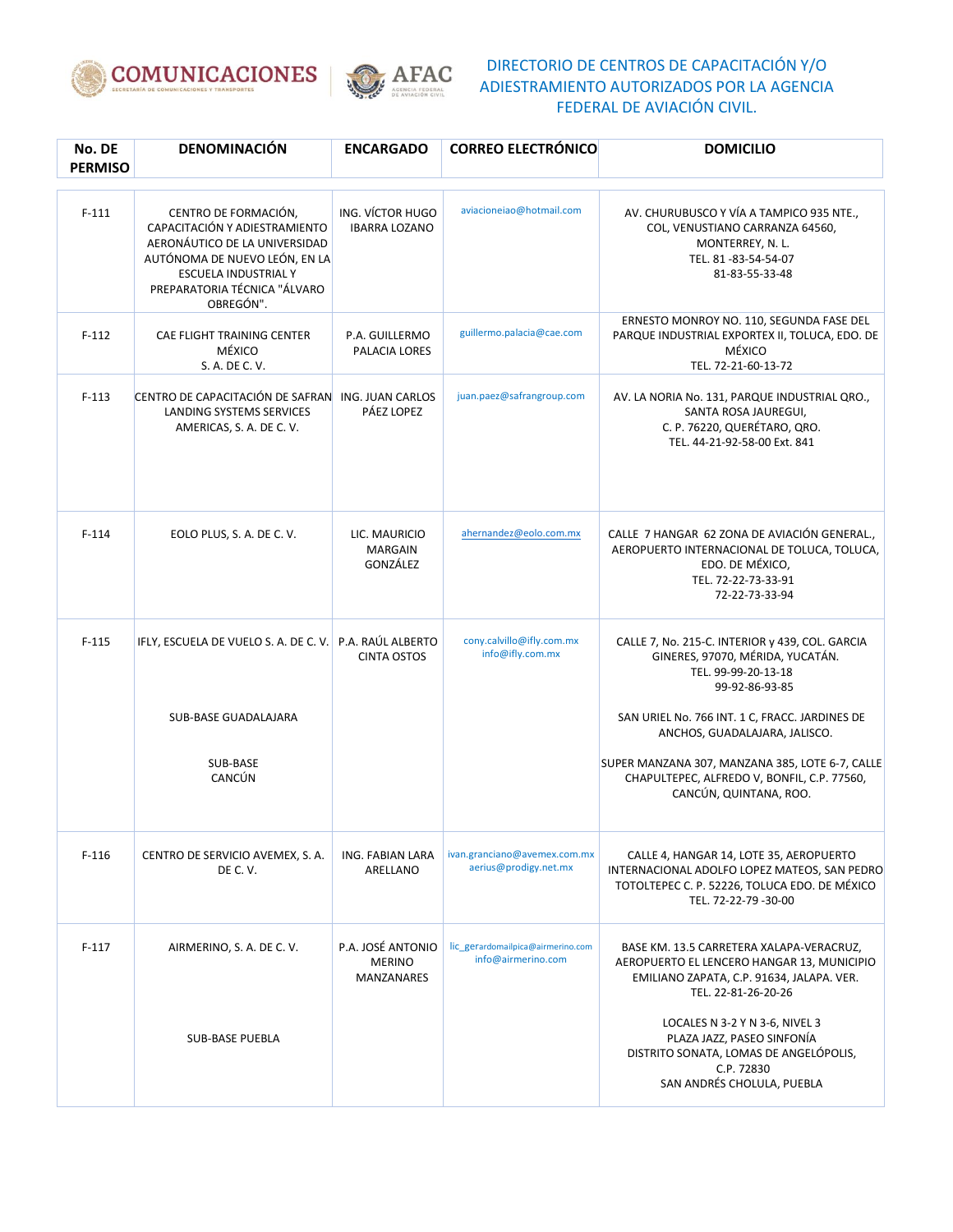



| No. DE<br><b>PERMISO</b> | DENOMINACIÓN                                                       | <b>ENCARGADO</b>                                            | <b>CORREO ELECTRÓNICO</b>                                                                                             | <b>DOMICILIO</b>                                                                                                                                                      |
|--------------------------|--------------------------------------------------------------------|-------------------------------------------------------------|-----------------------------------------------------------------------------------------------------------------------|-----------------------------------------------------------------------------------------------------------------------------------------------------------------------|
| $F-118$                  | SOLO AVIACIÓN, S.C.                                                | P.A. PEDRO<br><b>ESPINOZA</b><br>ARCINIEGAS                 | joelds@soloaviacion.com                                                                                               | AV. DE LA PAZ 2508,<br>COL. ARCOS VALLARTA, C.P. 44130,<br>GUADALAJARA, JALISCO<br>TEL. 33-59-26-15-38                                                                |
| $F-119$                  | ESCUELA DE AVIACIÓN Y<br>ADIESTRAMIENTO CALAFIA,<br>S. A. DE C. V. | C. ALEX DANIEL<br><b>VERDUGO</b><br><b>TALAMANTES</b>       | emyme27@hotmail.com<br>enrique_mora@aereocalafia.com.mx<br>alex_verdugo@aereocalafia.com<br>miguel.suarez@eaac.com.mx | CONSTITUYENTES S/N LOC. A 2, ENTRE MAR<br>MEDITERRÁNEO Y MAR CARIBE,<br>COL. EL CONCHALITO, C. P. 23090,<br>LA PAZ, BAJA CALIFORNIA SUR.<br>TEL. 61-21-24-70-65       |
| $F-120$                  | AVIONES, HELICÓPTEROS EJECUTIVOS,<br>S. A. DE C. V.                | LIC. OLGA REYES<br>PARRA                                    | a.zarate@ahesa.mx                                                                                                     | EX-HDA. CANALEJA CALLE 2, HANGAR 9, LT.14-18,<br>20. piso., AEROPUERTO INTERNACIONAL DE TOLUCA<br>C.P. 50200,<br><b>TOLUCA</b><br>EDO. DE MEX.<br>TEL. 72-22-79-16-26 |
| $F-121$                  | <b>WILLIAMS MONTES CALVA</b>                                       | ING. WILLIAMS<br><b>MONTES CALVA</b>                        | williams.montes@gmail.com<br>ccaa.mmconsultores@gmail.com                                                             | CALLE NORTE 25, MZ. 914, LT. 14, COL. SANTIAGO<br>VALLE DE CHALCO SOLIDARIDAD, C. P. 56615,<br>EDO. DE MEX.<br>TEL. 55-59-71-23-98                                    |
| $F-122$                  | SWISSPORT AVIATION SERVICES DE<br>MÉXICO<br>S. A. DE C. V.         | ING. ARMANDO<br>PEÑA SALGADO                                | asalgado@swissport.com.mx                                                                                             | CARRETERA CANCÚN CHETUMAL, KM. 22 LOTES 6 Y 7,<br>APTO. INTERNACIONAL DE CANCÚN,<br>C.P. 77565, CANCÚN, QUINTANA ROO.<br>TEL. 99-88-86-07-65<br>99-88-86-07-66        |
| $F-123$                  | COLEGIO DE EDUCACIÓN<br>PROFESIONAL TÉCNICA CANCÚN III             | ING. GUILLERMO<br><b>OLGUIN MONTER</b>                      | guillermo7_omonter@hotmail.com                                                                                        | CALLE PINZÓN MZA.8, LOTE 1, COL. GALAXIA DEL SOL,<br>C.P. 77518, CANCÚN, QUINTA ROO.<br>TEL. 99-81-40-53-80<br>99-81-40-53-81                                         |
| $F-124$                  | <b>AVITRON JET</b><br>S. A. DE C. V.                               | P.A. ALEJANDRO<br>RAMÍREZ MÉNDEZ                            | avitronjet01@hotmail.com<br>araus.64a@hotmail.com                                                                     | CALLE LAS AMÉRICAS, NO. 61<br>COL. FRANCISCO I. MADERO,<br>C.P. 24190,<br>CIUDAD DEL CARMEN CAMPECHE<br>TEL. 93-81-97-46-61                                           |
| $F-125$                  | SKYFLY ESCUELA DE VUELO S.C.                                       | ING. EDGAR<br><b>GERARDO</b><br>GUADARRAMA<br><b>GARCÍA</b> | skyinformes@gmail.com                                                                                                 | AV. BENITO JUÁREZ SUR No. 1023, COL. UNIVERSIDAD,<br>C.P. 50130, TOLUCA, EDO. DE MÉXICO<br>TEL. 72-22-10-77-76                                                        |
| $F-126$                  | COLEGIO AERONÁUTICO DEL BAJÍO,<br>A.C.                             | ING. FELIPE RAFAEL<br><b>BRIONES SOTO</b>                   | tsbs.briones@hotmail.com<br>tsbs15101961.briones@gmail.com<br>t.briones@cabbajio.com                                  | BOULEVARD DE LA LUZ No. 6951, COL. LABORCITA, C.P.<br>37670, LEÓN, GUANAJUATO<br>TEL. 47-77-91-23-59                                                                  |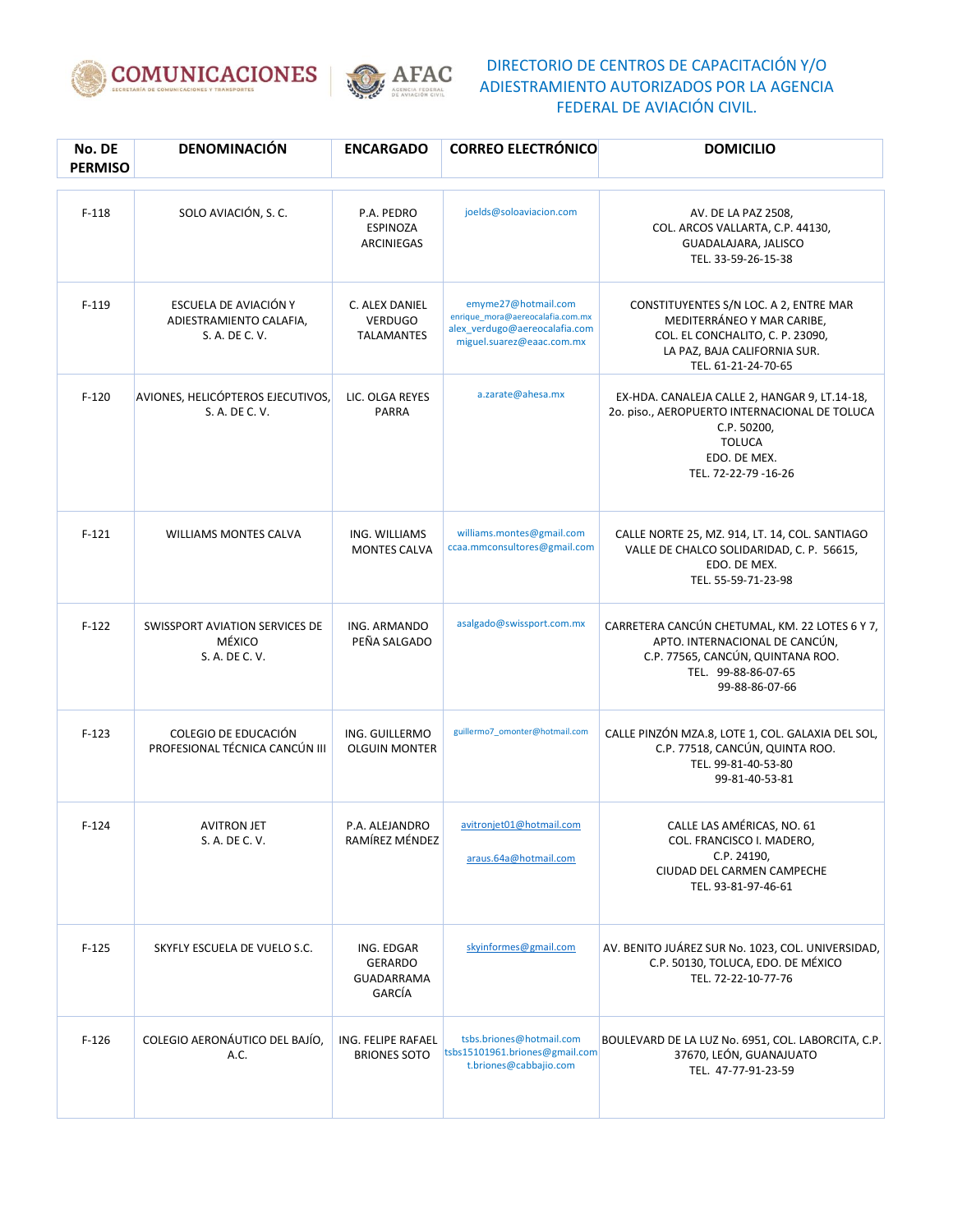



| No. DE<br><b>PERMISO</b> | DENOMINACIÓN                                                                                           | <b>ENCARGADO</b>                          | <b>CORREO ELECTRÓNICO</b>                                                    | <b>DOMICILIO</b>                                                                                                                                                                                                                   |
|--------------------------|--------------------------------------------------------------------------------------------------------|-------------------------------------------|------------------------------------------------------------------------------|------------------------------------------------------------------------------------------------------------------------------------------------------------------------------------------------------------------------------------|
| $F-127$                  | CENTRO DE ESTUDIOS AERONÁUTICOS<br><b>ALAS DORADAS</b><br>S. DE R. L. DE C.V.<br>SUB-BASE<br>QUERÉTARO | C. ELVIRA ANDRIO<br><b>VALDIVIA</b>       | ranulforodriguez880@hotmail.com                                              | AV. MADERO 319 INT. 1,<br>COL. CENTRO, C.P. 2000,<br>AGUASCALIENTES, AGUASCALIENTES<br>TEL. 44-92-51-35-79<br>44-95-55-02-01<br>CARRETERA MILITAR No. 305 2DO. PISO<br>COL. SAN ANTONIO DE LA PUNTA, C.P. 76138<br>QUERÉTARO, QRO. |
|                          | SUB-BASE<br>S.L.P.                                                                                     |                                           |                                                                              | AV. VENUSTIANO CARRANZA No. 755,<br>COL. CENTRO, C.P. 78000,<br>S.L.P.<br>TEL. 52-14-35-40-30                                                                                                                                      |
| $F-128$                  | COLEGIO DEL AIRE DE SINALOA,<br>A. C.                                                                  | P.A. JESÚS EDUARDO<br>SALAZAR<br>LANDEROS | colegiodelairedesinaloa@hotmail.com                                          | CALLE RIO PIAXTLA NO 344 PTE., COL. GUADALUPE,<br>C. P. 80220, CULIACÁN, SIN.<br>TEL. 66-77-60-09-68                                                                                                                               |
| $F-129$                  | CAPACITACIÓN Y ASESORÍA<br>AERONÁUTICA DE MÉXICO<br>S. A. DE C. V.                                     | ING. JOSÉ<br><b>CERVANTES MOJICA</b>      | caam direccion@hotmail.com                                                   | AV. BOULEVARD, MIGUEL ALEMÁN NO 160, LOCALES<br>108/109, ZONA INDUSTRIAL LERMA, C.P. 52004,<br>TOLUCA, EDOMEX.<br>TEL. 72-82-84-03-55                                                                                              |
| $F-130$                  | VUELA EN GLOBO, S. DE R. L. DE. C. V. P.A. EFRAÍN CALÍXTO                                              | MEJÍA                                     | sepansa@gmail.com<br>reservaciones@vuelaenglobo.com<br>hdzfernando@gmail.com | CALLE NARANJO S/N COL. BORDO BLANCO, C. P. 76750,<br>TEQUISQUIAPAN, QUERÉTARO<br>TEL. 41-42-73-02-83<br>41-42-19-63-77                                                                                                             |
| $F-132$                  | ORGANIZATIONS DEVELOPMENT,<br>S. A. DE C. V.<br>"ELITUS AERONAUTICAL TRAINING<br>CENTER"               | C. MARTHA<br><b>GONZÁLEZ CORTÉS</b>       | espinosa.aaron@hotmail.com                                                   | CALLE CHIMALHUACÁN NO. 3569, PISO 4, INT. 4<br>COL. CIUDAD DEL SOL, C. P. 45050, ZAPOPAN, JALISCO.<br>TEL. 33-18-13-99-53                                                                                                          |
|                          | SUB-BASE MAZATLÁN                                                                                      |                                           |                                                                              | CARRETERA INTERNACIONAL AL NORTE KM. 1201,<br>COL. LÓPEZ MATEOS, ENTRE REVOLUCIÓN Y AV. RAFAEL<br>BUELNA, C.P. 82140,<br>MAZATLÁN, SINALOA.<br>TEL. 66-91-05-12-81                                                                 |
| $F-133$                  | COLEGIO DE EDUCACIÓN<br>PROFESIONAL TÉCNICA EN EL<br>ESTADO DE JALISCO PLANTEL AJIJIC,<br>CHAPALA 281  | ING. GUSTAVO<br>ALMADA<br>CASTAÑEDA       | chapala@conalepjalisco.edu.mx                                                | LIBRAMIENTO CHÁPALA AJIJIC 202,<br>C.P. 45900, CHAPALA JALISCO<br>TEL.37-66-88-09-89<br>37-66-88 -09-90                                                                                                                            |
| $F-134$                  | COLEGIO DE TRAFICO ADUANAL<br>SOBRECARGO Y ESPECIALIDADES,<br>A. C.                                    | LIC. SALVADOR<br>NAVARRETE<br>ZORRILLA    | ctase@hotmail.com                                                            | AV. DE LOS PIRULES 211, FRACC. VILLAS DEL ÁLAMO,<br>MINERAL DE LA REFORMA, C.P. 06300,<br>EDO. DE HIDALGO.<br>TEL. 77-17-19-88-80                                                                                                  |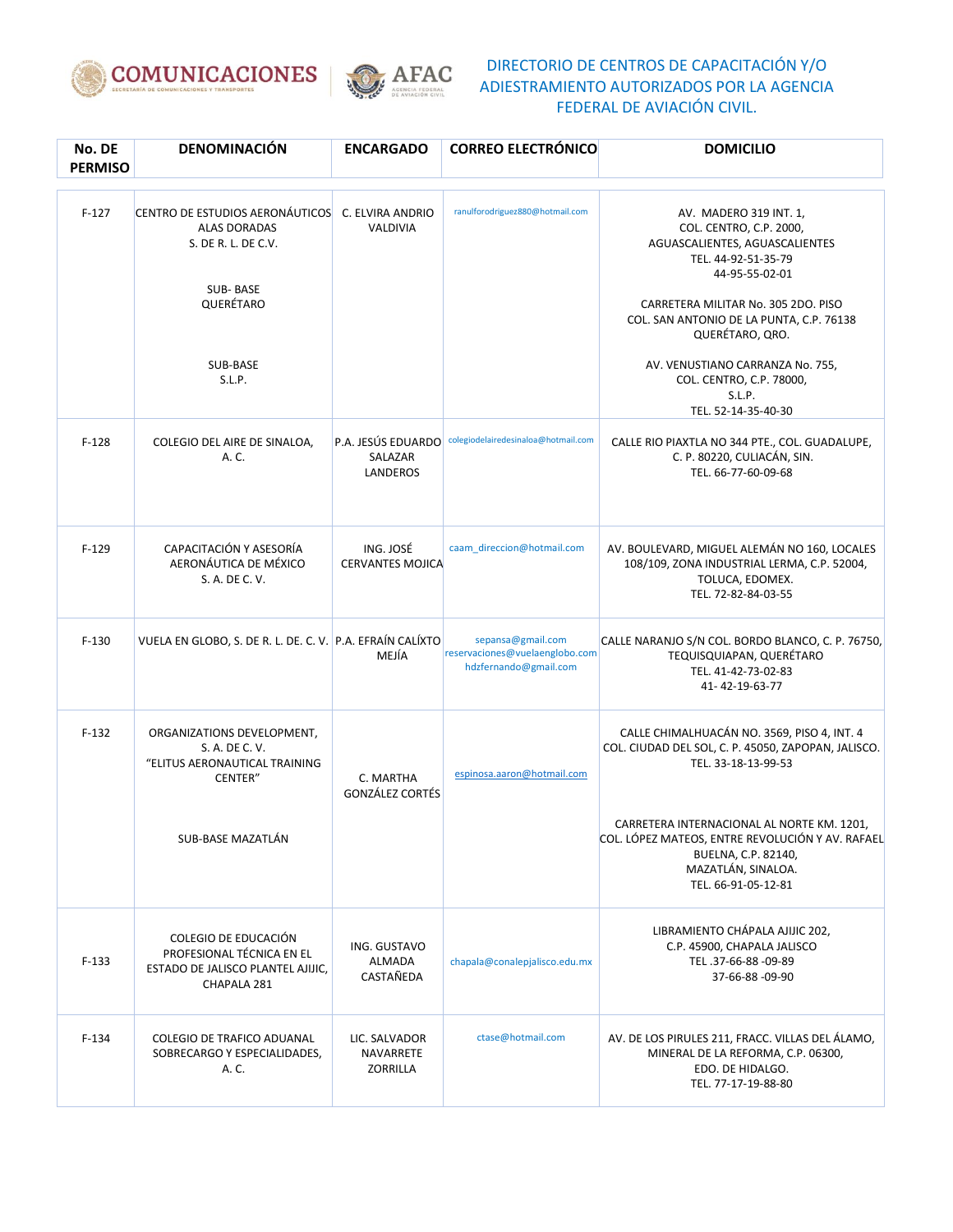



| No. DE<br><b>PERMISO</b> | DENOMINACIÓN                                                                    | <b>ENCARGADO</b>                          | <b>CORREO ELECTRÓNICO</b>                                                | <b>DOMICILIO</b>                                                                                                                                                  |
|--------------------------|---------------------------------------------------------------------------------|-------------------------------------------|--------------------------------------------------------------------------|-------------------------------------------------------------------------------------------------------------------------------------------------------------------|
| $F-135$                  | ADH AERONÁUTICA,<br>S. DE R. L. DE C. V.<br>"AVOLO"                             | LIC. DONOVAN LEE<br>LEÓN MOYA             | info@avolo.mx<br>carlos.moreno@avolo.mx<br>hugo.garcia@avolo.mx          | SENDA DEL AMANECER No. 70, LOCALES 24 Y 25,<br>COL. MILENIO III, C. P. 76060,<br>QUERÉTARO, QRO.<br>TEL. 44-22-94-89-32                                           |
| $F-136$                  | AEROCLUB MANITOBA,<br>S. A. DE C. V.                                            | P.A. JONATHAN<br>ANRU QUIROZ<br>OLVERA    | anfrujqo@hotmail.com                                                     | CARRETERA CUAUHTÉMOC A ÁLVARO OBREGÓN KM.<br>28.5, CAMPO 8.5, C. P. 31614,<br>CHIHUAHUA, MÉXICO.<br>TEL. 55-56-82-25-52                                           |
| $F-137$                  | <b>CENTRO ESPECIALIZADO EN</b><br>FORMACIÓN AÉREA CARMEVA S.A.<br>DE C.V.       | ING. EMANUEL PÉREZ<br>VALDEZ              | emanuel@cefaerea.com                                                     | LADERAS DE MONTEBELLO NO. 5,<br>COL. LADERAS DEL PEÑÓN, C. P. 55135,<br>ECATEPEC, EDO. DE MÉXICO<br>TEL. 55-15-40-73-54                                           |
| $F-138$                  | ESCUELA SUPERIOR AERONÁUTICA DE<br>MONTERREY,<br>S. A DE C. V.                  | C. JOEL ISIDRO<br>GONZÁLEZ URBINA         | encargado@esam.edu.mx<br>info@esam.edu.mx<br>nvillarreal@esam.edu.mx     | AV. BENITO JUÁREZ, No. 301, LOCALES 50 Y 59, COL. LA<br>ESCONDIDA, C. P. 66054, MPO. GENERAL ESCOBEDO,<br>NUEVO LEÓN.<br>TEL. 81-20-89-05-28                      |
| $F-139$                  | CAPACITACIÓN Y SERVICIOS<br><b>AERONÁUTICOS</b><br>DEL NORTE S. A. DE C. V      | ING. JOSE<br>ALEJANDRO GARCIA<br>PINEDA   | csadelnorte@gmail.com                                                    | CARRETERA A SALINAS VICTORIA KM 17,<br>HANGAR 1-A,1-B,<br>AEROPUERTO INTERNACIONAL DEL NORTE.<br>CIÉNEGA DE FLORES, NUEVO LEÓN, C.P. 65550,<br>TEL.81-82-44-44-51 |
| $F-140$                  | CENTRO DE CAPACITACIÓN Y<br>ADIESTRAMIENTO AERONÁUTICO<br>ALAS DE MÉXICO, S. C. | P.A. ABRAHAM<br>SEGURA<br>HERNÁNDEZ       | seghrab@hotmail.com<br>alasdemexicoescuela@hotmail.co<br>$\underline{m}$ | CALZADA DE LAS PIEDRAS, No. 432, COL. CENTRO,<br>C. P. 61250, MARAVATÍO, MICHOACÁN.<br>TEL. 44-74-78-10-97                                                        |
| $F-141$                  | AEROACADEMIA FLIGHT CREW<br>TRAINING, A.C.                                      | P.A. PAUL SEVA<br>ZEPEDA                  | paulseva03@yahoo.com.mx                                                  | FERNANDO IGLESIAS CALDERÓN No. 141, LOCAL A,<br>COL. JARDÍN BALBUENA,<br>CIUDAD DE MÉXICO<br>TEL. 55 - 71 - 57 - 77 - 73                                          |
| $F-142$                  | DESERT AERO CENTER, S.A. DE C.V.                                                | C. ANTONIO PÉREZ<br><b>VARGAS ROSALES</b> | antonio.pv@anperva.com                                                   | GALEANA NO. 262, COL. CENTRO, C. P. 44100,<br>GUADALAJARA, JAL.<br>TEL. 33-36-58-90-44<br>33-33-42-55-44<br>33-33-42-55-45                                        |
| $F-143$                  | PROMOTORES MEXICANOS DE LA<br>EDUCACIÓN A.C.                                    | C. CONSUELO<br>SANTIBÁÑEZ GAMA            | aviacion@urn.edu.mx                                                      | CALLE ALLENDE NO. 2628, COL. ZARCO, C. P. 31020,<br>CHIHUAHUA, CHIH.                                                                                              |
| $F-144$                  | AEROTRAIN MÉXICO<br>S. C.                                                       | ING. JOSÉ ANTONIO<br>LÓPEZ RODRÍGUEZ      | direccion@aerotrainmexico.com                                            | AV. MIGUEL HIDALGO NO. 605 OTE (1ER PISO),<br>COL. SANTA CLARA, C. P. 50090,<br>TOLUCA, EDO. DE MÉXICO.<br>TEL. 72-27-19-67-19                                    |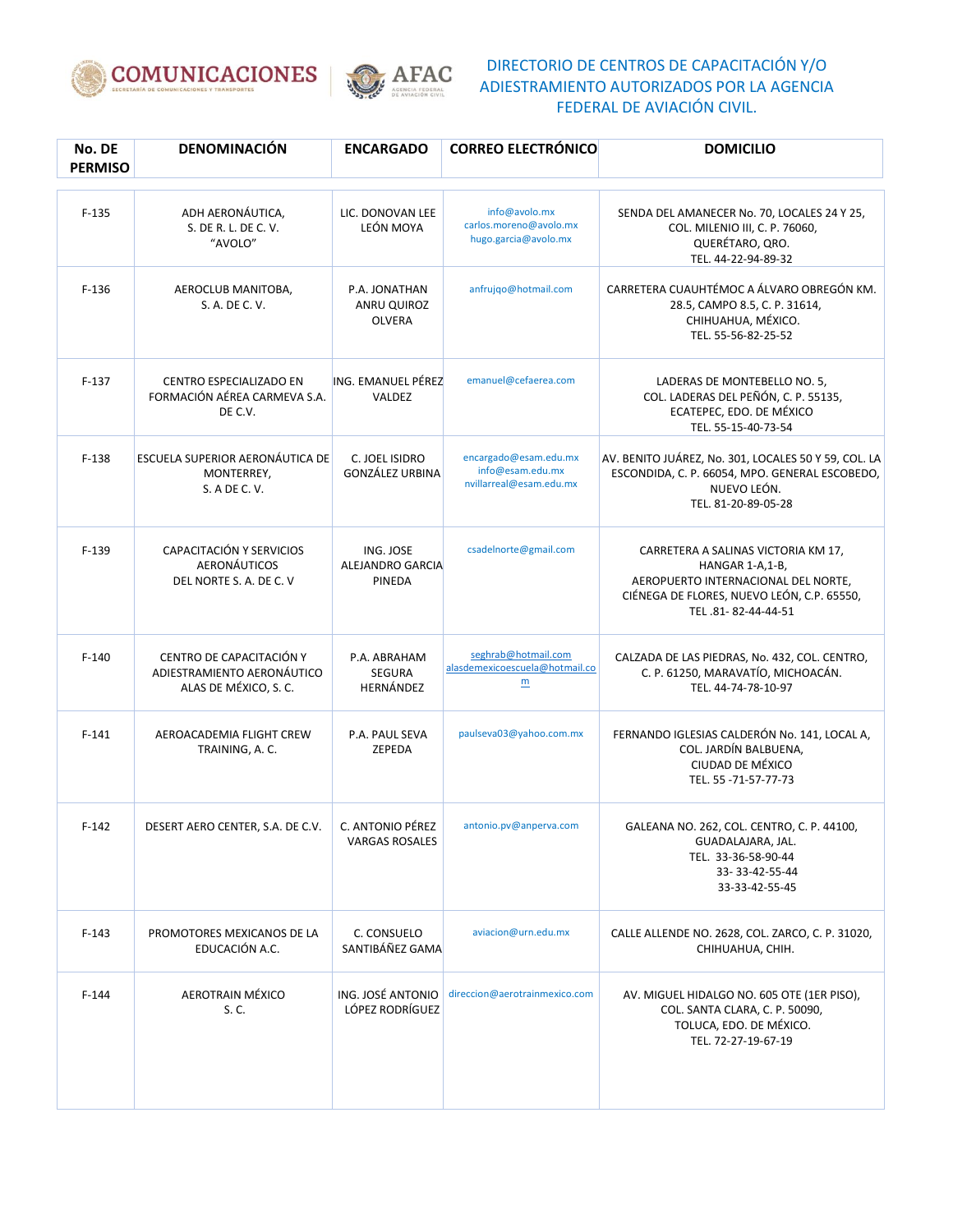



| No. DE<br><b>PERMISO</b> | <b>DENOMINACIÓN</b>                                                         | <b>ENCARGADO</b>                                      | <b>CORREO ELECTRÓNICO</b>        | <b>DOMICILIO</b>                                                                                                                                                               |
|--------------------------|-----------------------------------------------------------------------------|-------------------------------------------------------|----------------------------------|--------------------------------------------------------------------------------------------------------------------------------------------------------------------------------|
| $F-145$                  | <b>AVIATION TRAINIG CENTER S.C.</b>                                         | ING. ALEJANDRO<br><b>GUZMÁN CARVAJAL</b>              | agcair@outlook.com               | NICOLAS TREVIÑO No. 15, MZA. 180, LT. 21<br>FRACCIONAMIENTO DIBSA,<br>COL. CENTRO<br>CIÉNEGA DE FLORES, EDO. DE NUEVO LEÓN<br>TEL. 82-52-38-02-63.                             |
| $F-146$                  | CAPACITACIÓN EJECUTIVA Y<br>FORMACIÓN AERONÁUTICA<br>S.A. DE C.V.           | LIC. REBECA<br><b>BÁRCENAS</b><br>VELAZQUEZ           | ccefa.direccion@gmail.com        | PROLONGACIÓN BOULEVARD AEROPUERTO No. 810,<br>COL. ÁLVARO OBREGÓN,<br>SAN MATEO ATENCO C.P. 52105<br>EDO. DE MÉXICO,<br>TEL. 72-27-06-54-73                                    |
| $F-147$                  | QUERÉTARO EN GLOBO, S.A. DE C.V.                                            | ING. CESAR<br><b>GUADALUPE PÉREZ</b><br><b>ROBLES</b> | qroenglobo@hotmail.com           | CALLE SOR JUANA INÉS DE LA CRUZ No. 76<br>COL. SAN JOSE DE LA LAJA, C.P. 76791<br>TEQUISQUIAPAN, QUERÉTARO,<br>TEL. 414291800                                                  |
| $F-148$                  | ACADEMIA DE AERONÁUTICA Y<br>CIENCIAS DEL ESPACIO DAEDALUS,<br>S.A. DE C.V. | C. RAUL RUIZ<br><b>MORENO</b>                         | academiadaedalus@gmail.com       | AV. ARTESANAS No. 3757,<br>SAN MIGUEL DE HUENTITÁN C.P. 44784,<br>GUADALAJARA, JALISCO<br>TEL. 33-34-49-30-99                                                                  |
| $F-149$                  | LIZETH MELIN LOPEZ                                                          | C. LIZETH MELIN<br>LOPEZ                              | lizeth_melin@hotmail.com         | RIO AMAZONAS No. 18-20,<br>FRACCIONAMIENTO CAMPO BELLO C.P. 82010,<br>MAZATLÁN SINALOA<br>TEL. 66-99-81-31-23<br>66-69-91-23-45                                                |
| $F-150$                  | AVIATRAINING AND TECHNOLOGY,<br>S.C.                                        | C. YOLANDA MILLÁN<br>CRUZ                             | oscar.medina@kbconsulting.com.mx | AEROPUERTO INTERNACIONAL DE QUERÉTARO,<br>HANGAR 24, CARRETERA ESTATAL 200 QUERÉTARO,<br>TEQUISQUIAPAN, No. 22500 C.P. 76270,<br><b>COLON QUERÉTARO</b><br>TEL. 44-23-14-20-75 |
| $F-151$                  | <b>HELISERVICIO</b><br>S.A. DE C.V.                                         | ING. ALEJANDRO DE<br><b>JESUS JASSO</b>               | heliservicio@prodigy.net.mx      | PRIVADA DE LOS GIRASOLES POR 40 No. 2 COL. MIAMI<br>C.P. 24115 CD DEL CARMEN, CAMPECHE<br>TEL. 93-83-81-21-70                                                                  |
| $F-152$                  | HELIMAZ S.A. DE C.V.                                                        | C. OMAR PÉREZ<br>GOMEZ                                | escuela@helimaz.com              | CALLE PIEDRERA 120 INT. S/N, COL EL CASTILLO,<br>C.P. 82267, MAZATLÁN, SINALOA<br>TEL. 66-99-17-82-68<br>66-99-17-04-94                                                        |
| $F-153$                  | APARICIO BALLOONS<br>S.A. DE C.V.                                           | P.A. JULIÁN APARICIO<br>FERNÁNDEZ                     | aparicioballoons@gmail.com       | ÁLVARO OBREGÓN No. 10 INT. 3,<br>COL. CENTRO,<br>AMATITLÁN, JALISCO,<br>C.P. 45380<br>TEL. 37-47-45-06-06                                                                      |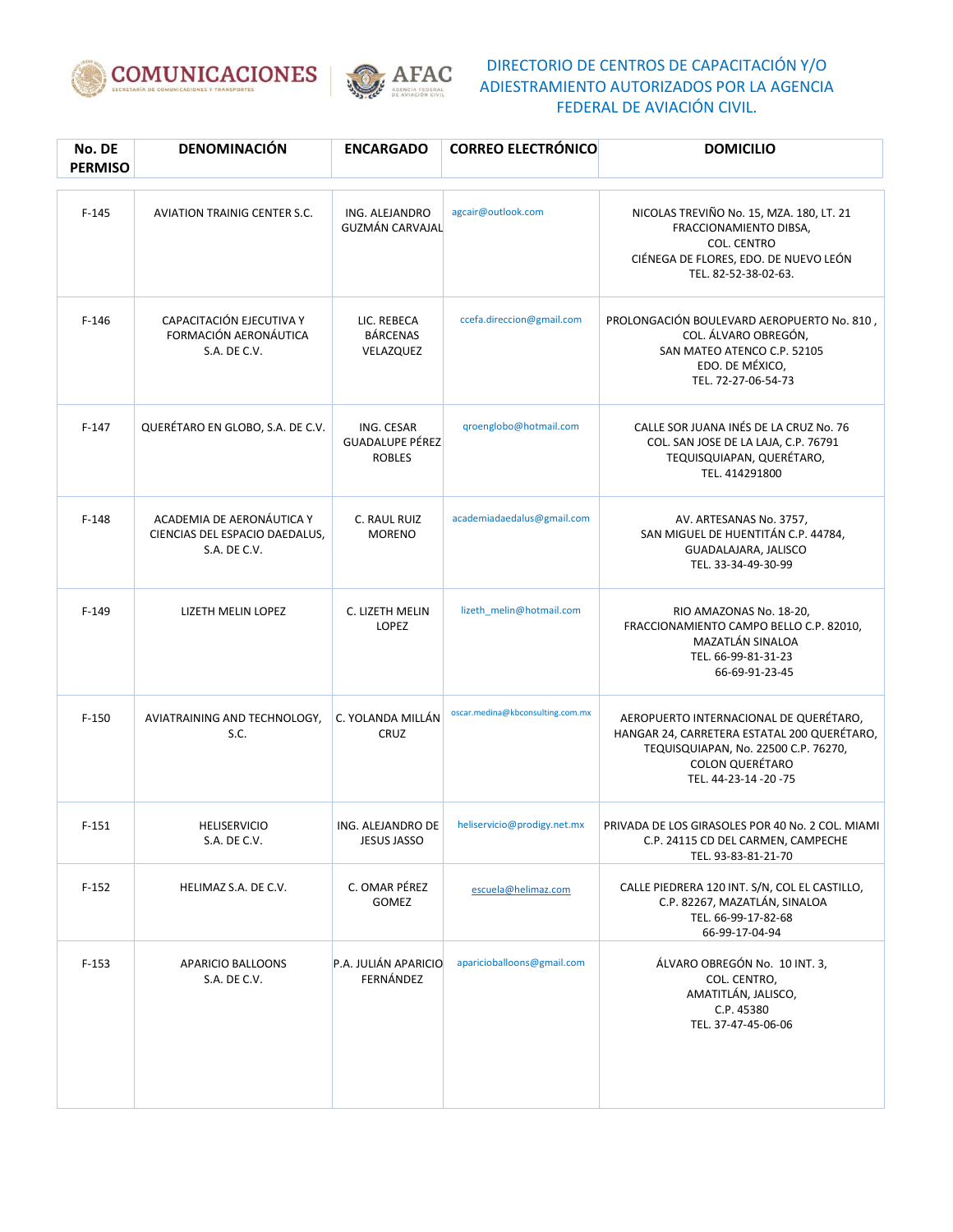



| No. DE<br><b>PERMISO</b> | <b>DENOMINACIÓN</b>                                                                        | <b>ENCARGADO</b>                                       | <b>CORREO ELECTRÓNICO</b>                          | <b>DOMICILIO</b>                                                                                                                                                       |
|--------------------------|--------------------------------------------------------------------------------------------|--------------------------------------------------------|----------------------------------------------------|------------------------------------------------------------------------------------------------------------------------------------------------------------------------|
| $F-154$                  | ROTOR TRAINING SERVICES,<br>S.A. DE C.V.                                                   | LIC. PEDRO JULIÁN<br><b>CERVANTES MOJICA</b>           | p.cervantes rotorfs@outlook.com                    | AV. IGNACIO COMONFORT No. 1312 NORTE, 3er. PISO,<br>INT. 306,<br>COL. LA PROVIDENCIA, C.P. 52172<br>METEPEC, EDO. DE MÉXICO<br>Tel. 72-25-23-15-01.                    |
| $F-155$                  | CORPORATIVO EN AERONÁUTICA<br>IDAJEF S.C.                                                  | P.A. JOSE GABRIEL<br>PÉREZ ESQUINCA<br><b>BURGUETE</b> | admisiones@institutoidajef.com                     | CARRETERA A GALEANA KILOMETRO 5 S/N,<br>HERMENEGILDO GALEANA SEGUNDA SECCIÓN,<br>C.P. 86812 TEAPA, TABASCO<br>TEL. 99-31-77-61-51,<br>99-32-78-33-34                   |
| $F-156$                  | SALTILLO AIRCRAFT MAINTENANCE<br>S.A. DE C.V.                                              | ING. EDUARDO<br>HERNÁNDEZ<br><b>BEJARANO</b>           | capacitacion@saltilloam.com.mx                     | SUR 161 No. 2449 COL. GABRIEL RAMOS MILLÁN<br>SECCIÓN BRAMADERO IZTACALCO CIUDAD DE MÉXICO<br>C.P. 08000<br>TEL. 55-15-53-09-61<br>55-56-48-68-98                      |
| $F-158$                  | <b>VOLARE CAPACITACIÓN</b><br>AERONÁUTICA CIVIL<br>S.A.P.I. DE C.V.                        | P.A. GONZALO JAVIER<br>GONZÁLEZ                        | volareoficial@gmail.com                            | AV. FEDERALISMO SUR No. 135, SEGUNDO PISO, COL.<br>CENTRO, C.P. 44100 GUADALAJARA JALISCO.<br>TEL. 33-36-13-41-24                                                      |
| $F-159$                  | <b>INSTITUTO DE PROFESIONES</b><br>UNIVERSUM, S.C.                                         | MC. DIANA CASTRO<br>CALOCA                             | universum.instituto@gmail.com                      | 10 DE MAYO No. 842 COL. RICARDO FLORES MAGÓN,<br>C.P. 91900, VERACRUZ.<br>TEL. 22-96-88-30-78                                                                          |
| $F-161$                  | FLIGHT HAWK PUEBLA,<br>S.A. DE C.V.                                                        | P.A. JONATHAN<br><b>QUEZADA FLORES</b>                 | colegioaviacionfhp@gmail.com                       | CIRCUITO OLMECAS No. 24,<br>COL. BELLO HORIZONTE SANTIAGO MOMOXPAN,<br>MPIO. SAN PEDRO CHOLULA,<br>C.P. 72760,<br>TEL. 22-27-98 -43-11                                 |
| $F-162$                  | ESCUELA DE AVIACIÓN DELTA<br>S.A. DE C.V.                                                  | P.A. JONATHAN<br><b>SERNA</b><br><b>SERNA</b>          | deltamexicoaviacion@gmail.com                      | CALLE RIVERO Y GUTIERREZ,<br>COL. CENTRO,<br>C.P. 2000<br>AGUASCALIENTES, AGUASCALIENTES<br>TEL. 44-99-94 -00-26                                                       |
| $F-163$                  | SERVICIOS AÉREOS ESPECIALIZADOS<br>VIVE VOLANDO, S.A. DE C.V.<br>SUB-BASE<br>CIUDAD JUÁREZ | P.A. MICHELLE<br>SÁNCHEZ<br>MANJARREZ                  | mich flight@hotmail.com<br>contacto@vivevolando.mx | LOTE IV S/N, COL. EL CHARCO, C.P. 31620,<br>CHIHUAHUA, CUU.<br>TEL. 61-41-98-29-62<br>CARRETERA PANAMERICANA KM. 18.5 S/N,<br>AEROPUERTO CIUDAD JUÁREZ,<br>C.P. 32698, |
|                          |                                                                                            |                                                        |                                                    | CIUDAD JUÁREZ, CHIHUAHUA.<br>TEL. 61-41-04-89-76                                                                                                                       |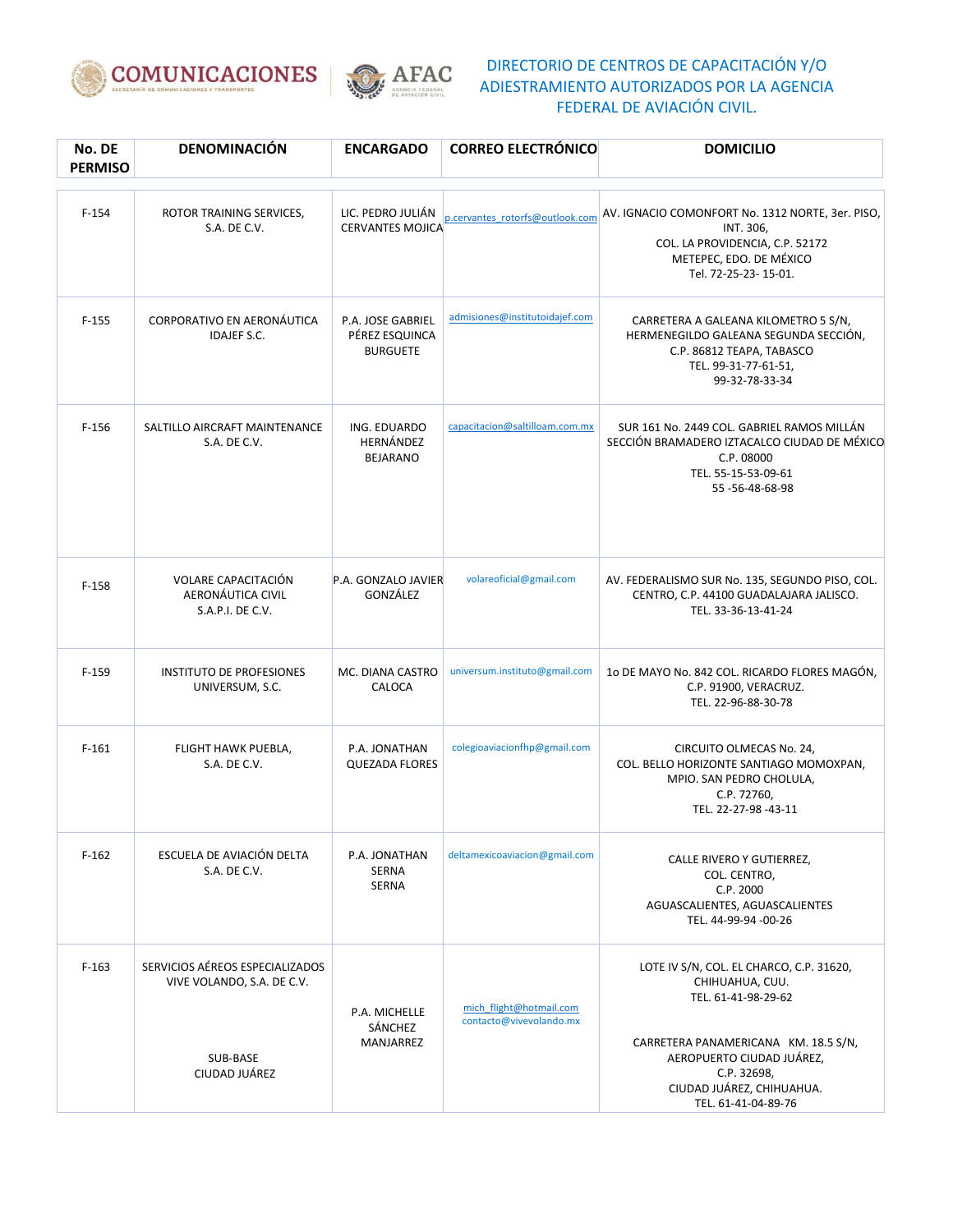



| No. DE<br><b>PERMISO</b> | <b>DENOMINACIÓN</b>                                 | <b>ENCARGADO</b>                                | <b>CORREO ELECTRÓNICO</b>                                              | <b>DOMICILIO</b>                                                                                                                                                                                    |
|--------------------------|-----------------------------------------------------|-------------------------------------------------|------------------------------------------------------------------------|-----------------------------------------------------------------------------------------------------------------------------------------------------------------------------------------------------|
| $F-164$                  | TALENTO TÉCNICO EN AVIACIÓN,<br>S.R.L. DE C.V.      | ING. JUAN JULIÁN<br>LÓPEZ RUBIO                 | hdzfernando@gmail.com                                                  | AEROPUERTO INTERNACIONAL DE TOLUCA,<br>CALLE 6, LOTE 53,<br>C.P. 50200,<br>TOLUCA, ESTADO DE MÉXICO                                                                                                 |
| $F-165$                  | SERVICIOS AERONÁUTICOS<br>QUINTANA,<br>S.A. DE C.V. | LIC. REBECA<br><b>QUINTANA</b><br>ANDRADE       | rebeca.quintana@saq.mx                                                 | <b>BUENOS AIRES S/N</b><br>COL, AEROPUERTO<br>TEMIXCO, MORELOS,<br>TEL. 77-73-65-05-84                                                                                                              |
| $F-166$                  | COLEGIO DE AVIACIÓN ALTUS,<br>S.A. DE C.V.          | LIC. MARIA DE LOS<br>ÁNGELES<br>GONZÁLEZ PINEDA | academiadeaviacionaltus@gmail.com                                      | AV. NIÑOS HÉROES 1555 MODERNA,<br>C.P. 44190, GUADALAJARA, JAL.<br>TEL. 33-22-89-09-28                                                                                                              |
| $F-167$                  | ESCUELA DE MÉXICO ALAS DORADAS,<br>S.C.             | P.A. RODOLFO<br>AGUIRRE GARCÍA.                 | helifumigaciones@hotmail.com                                           | AV. LOS BÚHOS No. 150, LOTE 10,19,<br><b>FRACCIONAMIENTO</b><br>LAGUNA REAL,<br>MPIO. VERACRUZ, VER.<br>TEL 22-29-25-25-02                                                                          |
| $F-168$                  | <b>ALLIANCE TRAINING CENTER</b><br>S.A. DE C.V.     | ING. JULIO CESAR<br>BELTRÁN<br>CORDERO          | juliobeltran@afgsim.com                                                | CARRETERA PUERTO JUÁREZ REFORMA AGRARIA.<br>KM. 299, LOTE 99,<br>COL. CARRETERA FEDERAL CANCÚN PLAYA,<br>MPIO. SOLIDARIDAD,<br>C.P. 77710,<br>CIUDAD PLAYA DEL CARMEN, QUINTANA ROO.                |
|                          | SUB-BASE<br><b>MONTERREY</b>                        | ING. JAIME<br>CÓRDOVA GRAILLT                   | jaimecordova@afgsim.com                                                | PARQUE INDUSTRIAL FLEXPARK,<br>ARCO VIAL 2021,<br>MANZANA 250 LOTE 4,<br>C.P. 66600, APODACA, N.L.<br>Tel. 81-13-59-39-70                                                                           |
| $F-169$                  | PERSONAS Y PAQUETES POR AIRE,<br>S.A. DE C.V.       | P.A. ANTONIO<br>PACHECO RIVERA                  | Gustavo.serrano@usmxairlink.co<br>m<br>antonio.pacheco@usmxairlink.com | AEROPUERTO INTERNACIONAL DE GUADALAJARA,<br>JALISCO, CARRETERA GUADALAJARA CHAPALA. KM.<br>17.5 ZONA DE AVIACIÓN GENERAL, FILA 6, HANGAR 8,<br>TLAJOMULCO DE ZÚÑIGA, JALISCO<br>Tel. 33-36-88-67-02 |
| $F-170$                  | CENTRO EDUCATIVO BICENTENARIO.<br>C.V.              | LIC. MARIA ÁNGEL<br><b>MARROQUÍN</b><br>MARÍN   | m-marigel@hotmail.com                                                  | CALLE ENRIQUE TREJO No. 11,<br>COL. BARRIO SAN MARTIN, C.P. 54600,<br>TEPOTZOTLÁN, EDO. DE MEX.<br>TEL. 55-58-76-44-30<br>55-58-76-01-49                                                            |
| $F-171$                  | CENTRO DE ENTRENAMIENTO EN<br>AERONÁUTICA ERA, S.C. | P.A. FELIPE DE<br>JESÚS GUTIERREZ<br>ARROYO     | felipefj7@hotmail.com                                                  | CIRCUNVALACIÓN DR. ALT No. .475,<br>COL. MONUMENTAL, C.P. 44320,<br>GUADALAJARA, JAL<br>Tel. 33 27-12-56-27                                                                                         |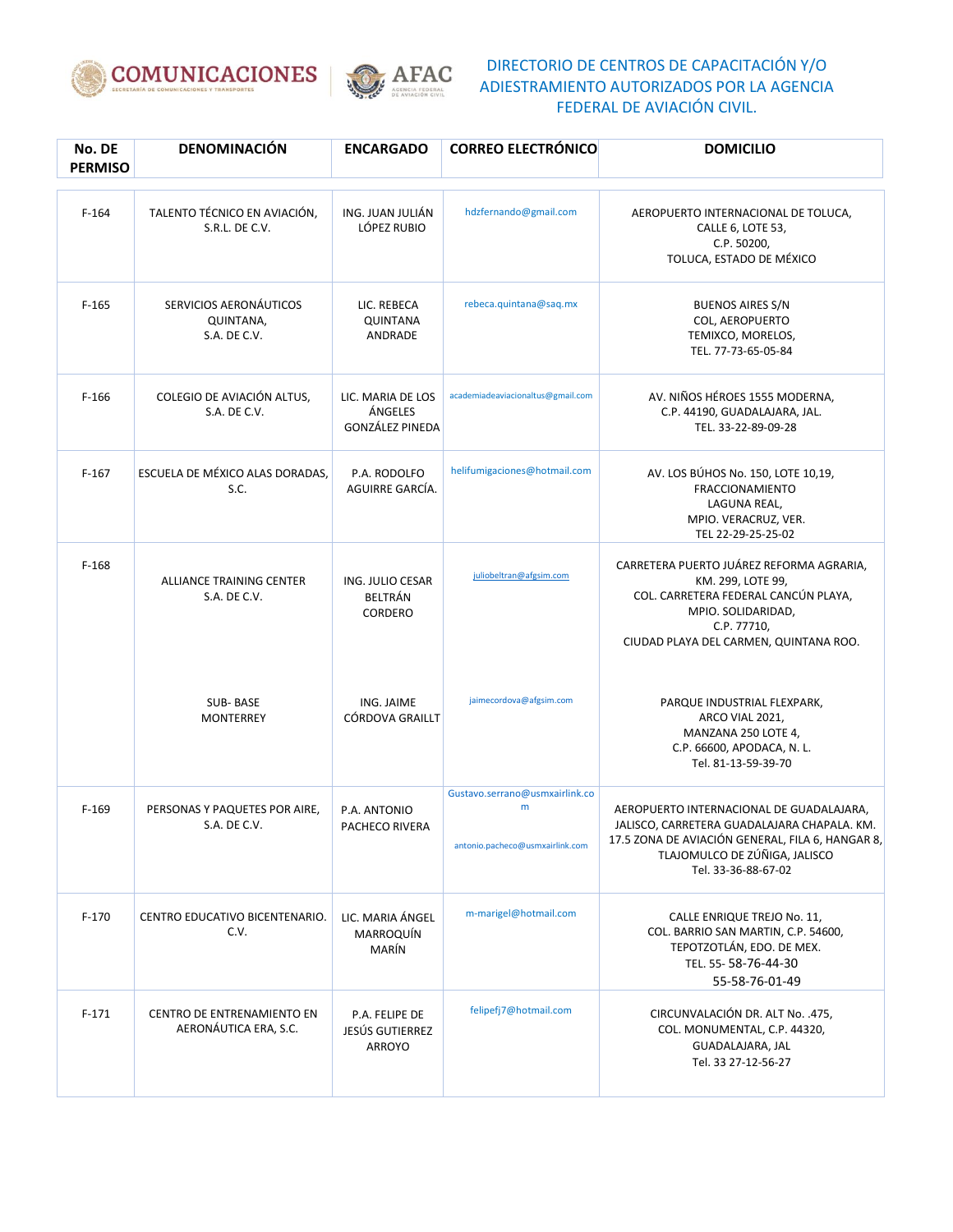



| No. DE<br><b>PERMISO</b> | <b>DENOMINACIÓN</b>                                                                    | <b>ENCARGADO</b>                                          | <b>CORREO ELECTRÓNICO</b>                        | <b>DOMICILIO</b>                                                                                                                                                                                 |
|--------------------------|----------------------------------------------------------------------------------------|-----------------------------------------------------------|--------------------------------------------------|--------------------------------------------------------------------------------------------------------------------------------------------------------------------------------------------------|
| $F-172$                  | OMAR TAPIA MÁRQUEZ                                                                     | P.A. OMAR TAPIA<br>MÁRQUEZ                                | otmrpas@gmail.com                                | CARRETERA NAUCALPAN HUIXQUILUCAN NO. 8,<br>COL. EL MIRADOR, C.P. 52793,<br>ESTADO DE MÉXICO<br>TEL.55-58-11-70-71                                                                                |
| $F-173$                  | FLIGHT CENTER, S.A. DE C.V.                                                            | <b>TORRE GALLEGOS</b>                                     | P.A. RAMÓN DE LA ramon.delatorre@flightcenter.mx | CALLE MARIANO ESCOBEDO NO. 530,<br>COL. CENTRO, C.P. 64000,<br>MONTERREY, NUEVO LEÓN<br>TEL. 81-21-79-70-40                                                                                      |
| $F-174$                  | AVIACIÓN ANHER, S.A. DE C.V.                                                           | ING. HERIBERTO<br><b>MONTOYA PADILLA</b>                  | tsmmfi@hotmail.com                               | CARRETERA UNIÓN LA PARTIDA 100<br>FRACC. VILLAS DE LA IBERO, C.P. 27106<br>TORREÓN, COAHUILA<br>TEL. 87-12-11-75-35                                                                              |
| $F-175$                  | <b>CENTROS DE ESTUDIOS</b><br>ESPECIALIZADOS EN AERONÁUTICA<br>DEL EDO DE MÉXICO, S.C. | ING. JOSE<br>ALEJANDRO<br>CASTILLO CASTILLO               |                                                  | CALLE GENERAL PEDRO MARÍA ANAYA No. 13,<br>BARRIO SAN LORENZO, C.P. 55600,<br>ZUMPANGO, EDO. DE MEX.<br>TEL (55) 38510268<br>(591) 9173200.                                                      |
| $F-176$                  | <b>CENTRO INTERNACIONAL</b><br>UNIVERSITARIO, A.C.                                     | P.A. MARCO<br><b>ALBERTO</b><br><b>HERNÁNDEZ RUIZ</b>     | albertoruizfam@live.com.mx                       | CALLE 17 SUR, No. 107,<br>Col. San Sebastián,<br>C.P. 72000,<br>Puebla, Puebla<br>Tel. 22-22-42-74-74                                                                                            |
| $F-177$                  | IFA INSTITUTO INTERNACIONAL DE<br>FORMACIÓN AERONÁUTICA, S.C.                          | LIC. LUIS ALEJANDRO<br><b>BERISTAÍN</b><br><b>MERCADO</b> | alejandro.beristain@ifainstituto.mx              | Carretera. Estatal No. 100, Km 17.5,<br>Municipio de Colón, C.P. 76270,<br>Querétaro, Querétaro.<br>TEL 55-85-90-19-19                                                                           |
| $F-178$                  | SERVICIOS AERONÁUTICOS DE<br>CHIHUAHUA, S.A. DE C.V.                                   | ING. OMAR FLORES<br>TRINIDAD                              | oflorest1980@gmail.com                           | Av. Cuauhtémoc No. 2801,<br>Col. Cuauhtémoc, C.P. 31020,<br>Chihuahua, Chihuahua.<br>Tel. 6143449961                                                                                             |
| $F-179$                  | ESCUELA AERONÁUTICA DE TIJUANA,<br>A.C.                                                | P.A. ROGELIO<br><b>MORALES</b><br>ESCAREÑO                | moralesrogelio737@gmail.com                      | Boulevard Bellas Artes No. 17686, Frac. Garita de Otay,<br>Plaza Internacional Otay, interior 113 y 114,<br>C.P. 22435, Garita de Otay,<br>Tijuana Baja California.<br>Tel. 6646478597           |
| $F-180$                  | ALTO DESEMPEÑO AERONÁUTICO, S.C.                                                       | P.A. JOSE LUIS<br>ROCHA CASTRO                            | colegioaeronautico@outlook.com                   | Av. Lázaro Cárdenas No. 4600 Ote., entre Praga y<br>Trieste, Unidad Mederos UNAL, edificio World Trade<br>Center-CIETT, interior 1 y 2,<br>C.P. 64930, Monterrey, Nuevo León.<br>Tel. 8121711262 |